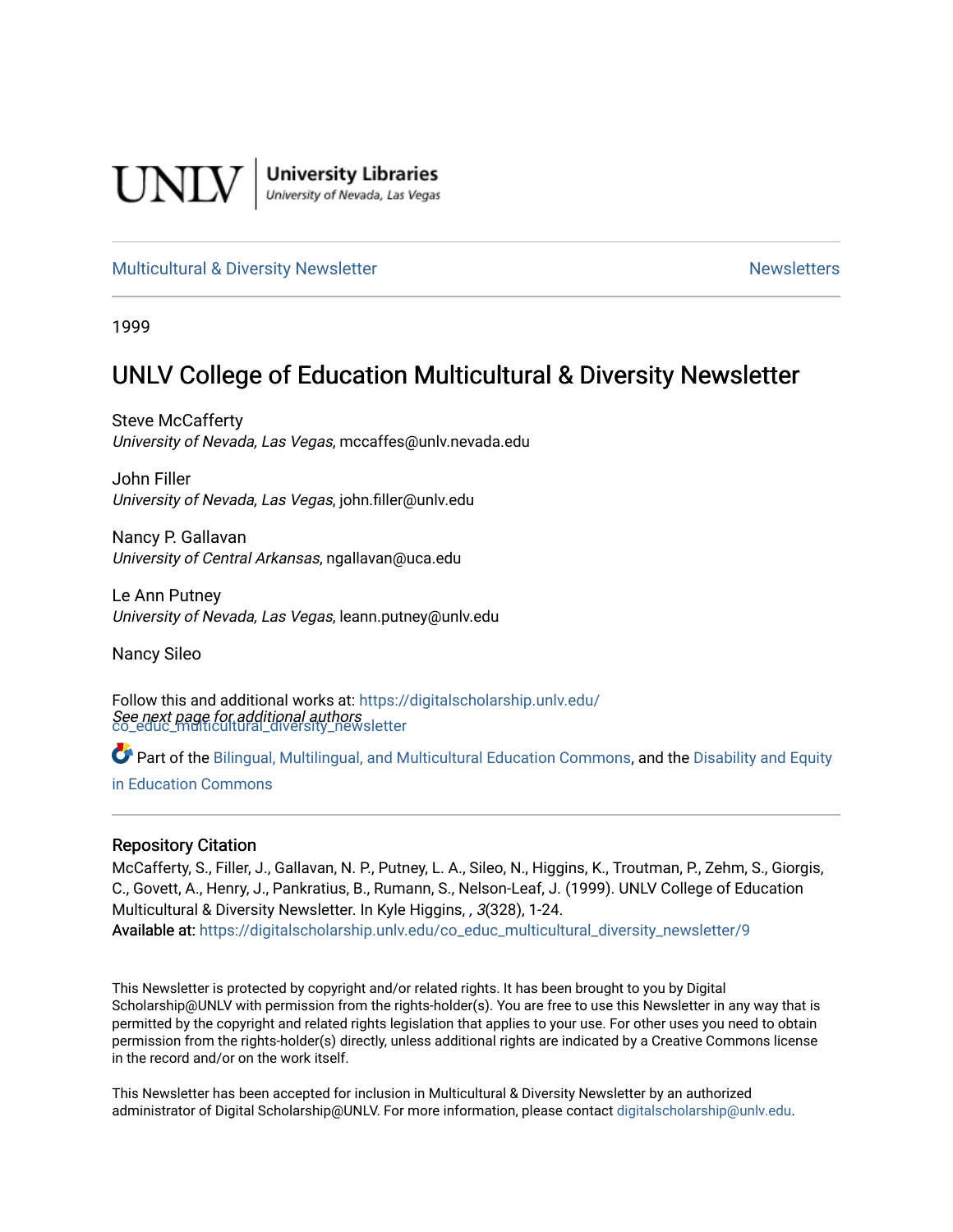### Authors

Steve McCafferty, John Filler, Nancy P. Gallavan, Le Ann Putney, Nancy Sileo, Kyle Higgins, Porter Troutman, Stanley Zehm, Cyndi Giorgis, Aimee Govett, Jean Henry, Bill Pankratius, Susan Rumann, and Joyce Nelson-Leaf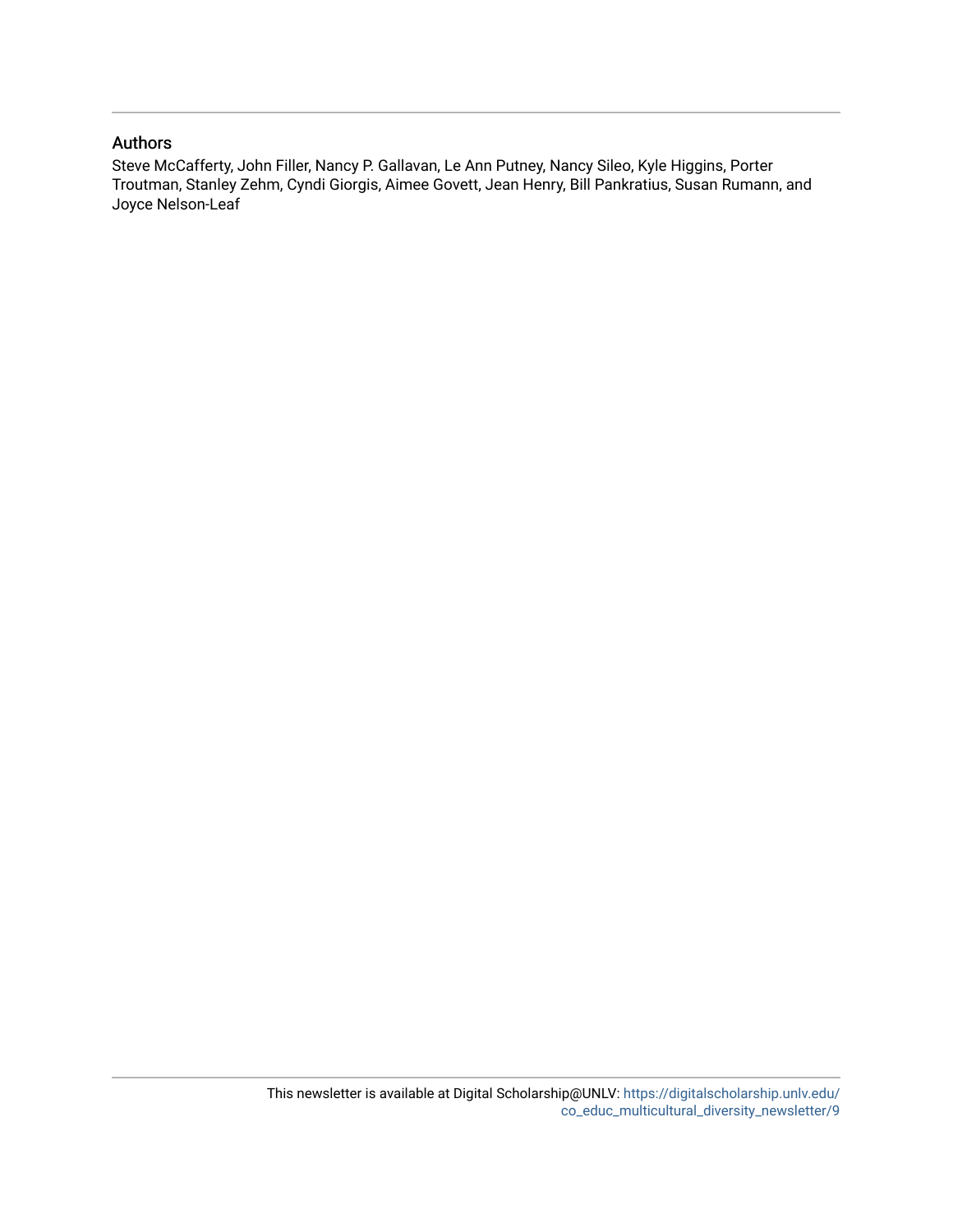

# **UNLV COLLEGE OF EDUCATION Multicultural & Diversity Newsletter**

**Published by the Multicultural & Diversity Committee Volume 3, Issue Number 3, 1999** 

**Members of the Multicultural & Diversity Committee:**  Steve McCafferty, John Filler, Nancy Gallavan (Co-chair), LeAnn Putney, Nancy Sileo, Kyle Higgins, Porter Troutman (Co-chair), Stanley Zehm, Cyndi Giorgis, Aimee Govett, Jean Henry, Bill Pankratius, Susan Marie Rumann, and Joyce Nelson-Leaf

Kyle Higgins, Editor

\*\*\*This newsletter is published twice a semester. All contributions are welcome and should be

addressed to Kyle Higgins, 895-1102, email: higgins@nevada.edu. \*\*\*

# Notes From the Field: Savoring San Juan **by Marilyn McKinney**

Each morning I wound my way up the steep hill along the deeply rutted dirt path, exchanging daily "maaa's" with five bleating sheep and shouting out, "¡Hola!" in response to the children who gleefully identified me as "j Gringa!" Women and children, colorful bowls of cooked maize balanced atop their heads, sauntered to and from Maria Elena's where their maize would be ground; at home the dough would be shaped and flattened into tortillas, the mainstay of every meal in the small Guatemalan village of San Juan.

For 11 days in December and January, this village was "home" to Alek, my 21 year old son; Suzanne, the leader of our *very* small Global Citizens Network (GCN) team; and me. Typically winter breaks provide a time for me to flee Las Vegas, academic work, and daily planners; this year the escape meant leaving behind our personal comfort zones of language, culture, and living amenities to embrace a once in a lifetime opportunity to live and work in another country, to experience the culture and language of San Juan, to grow as human beings, and to attempt to give something back in return for the riches of our own lives. Our work project involved contributing to the building of a latrine for the primary school (la Escuela Rural Mixta) in San Juan.

Located in the central highlands, about two hours northeast of Guatemala City, San Juan is home to approximately 2000 people, Latinos who wear westernized clothing and speak Spanish. The women and girls work very hard, grinding com, cooking over outdoor fires, washing clothes in the ubiquitous pilas (large stone, 3-sectioned sinks and basins), sweeping and cleaning, and caring for children. Many of the men and boys travel to distant fields to tend a variety of vegetable crops which they sell in markets; they are often gone for part of each week but return on the weekends.

(continued on page 2)



•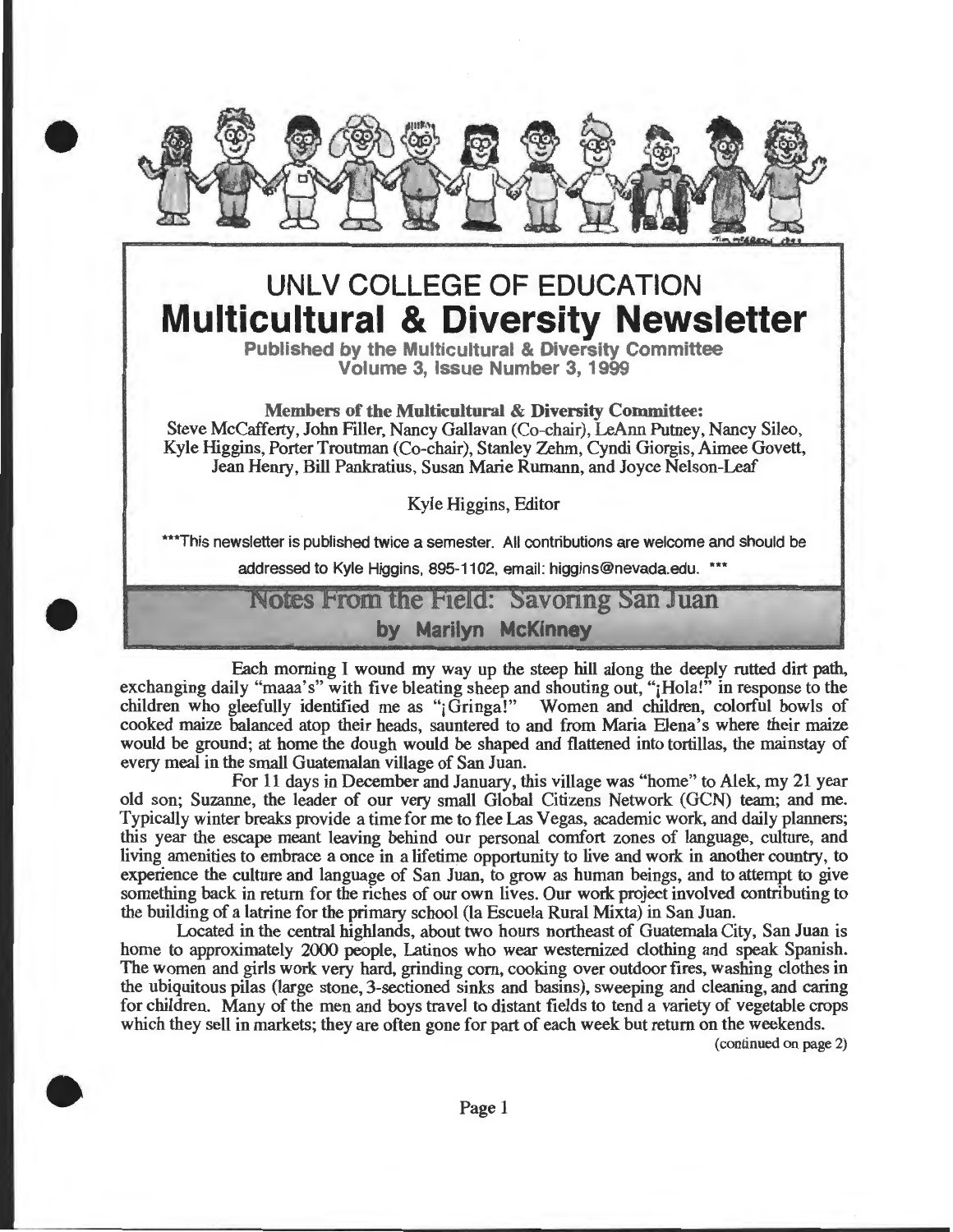(SAVORING SAN JUAN continued from Page 1)

•

•

•

Although school was closed between November and January 18th, I was still able to learn about the structure of the educational system. A preschool, with about 30 children, ages 4-6, was completed several years ago with help from previous GCN teams. A second school, the site of our latrine project, operates in the mornings as a primary school (250 students, ages 7-13, and 8 teachers) and in the afternoon as Basico or secondary school (approximately 30 students, ages 14-16). Basico is essentially a private school for students who want to continue their education and whose parents can afford to send them. We heard from several sources that most of the boys quit school around 2nd or 3rd grade and work to support their families. Many women begin their families, often comprised of 7 or 8 children, by the time they are 15 years old.

Fmaciated, flee-infested dogs roam the streets alongside pigs, chickens, goats, and roosters. In the wee hours of each morning, we awoke to the incessant sounds of crowing roosters and mooing cows. There is only one telephone in the entire village, but many homes have electricity with televisions, refrigerators, and stereos. Although there is no running water, agua did not seem to be in short supply. At least once a week, each home could tap into the water supply and fill the multiple barrels scattered throughout each yard. This water is used for everything from washing clothes and food products, to brushing teeth and bathing. "Showers" typically consisted of sponging off, pretty much out in the open -- at least that was the story I heard from both Alek and Suzanne. Although Alek dealt with the absence of showers as he knew them in the U.S., he described the long, hot shower in Guatemala City at the end of our trip as "the best shower of my life!" I lived with a family that had constructed a private bathing area, where we showered by pouring bowls of water over us. Most homes had outdoor latrines, and the few that had western toilets were manually flushed with bowls of water.

The work of building the school latrine was to be a three-month project, and so our team could only help with the beginning stages . Before we arrived, the village padres had hired a back hoe to dig a hole, approximately 15 feet deep, 8 feet long, and 6 feet across. It was lined with rocks, boulders, and the most amazing mud I've ever seen. I know this because our first task was to clear the mud, rock, and debris out of the hole -- hard physical labor. Loncho, the man hired from the community to head up the project, worked from the bottom of the pit, filling up bucket after bucket with earthen treasures. Alek, Nando (Loncho's 16 year-old brother, the kid with a million dollar smile), or other village kids hoisted the buckets up by pulling a rope leveraged against a tree branch which lay across the hole. Suzanne and I dumped the mud and rocks nearby and then we, along with a few of the 8-10 children who appeared each day to help, relocated it in another part of the school yard. I was intrigued by the cooperative, noncompetitive spirit of the children as they shared tools, laughed, played, and proudly practiced saying "thank you," "you're welcome," and "see you later!" in English. They tolerantly helped me learn "tool" words like "pala" (shovel) or working words like "trabajo." I marveled at the patient manner in which Nando unobtrusively watched the younger children like Julio and Luis use the pick ax to chip away at the pile of dirt and rock. It was clear he trusted them to act responsibly, but would be there to help should anyone get hurt.

Another part of the project entailed building reinforcement columns of rebar rods and steel brackets which were eventually inserted into the comers of the hole to support the cinder block walls. This, too, became a community effort---Alek sawed, Loncho or other local men bent the steel into square supports, and Suzanne and I wired the squares onto the rebar at hand-length intervals. I realized that once we had begun to construct these columns (and I'd constructed my knowledge of how to make them and understood their purpose) I began to notice them everywhere walls were built, even sticking out through the roofs of "finished" buildings.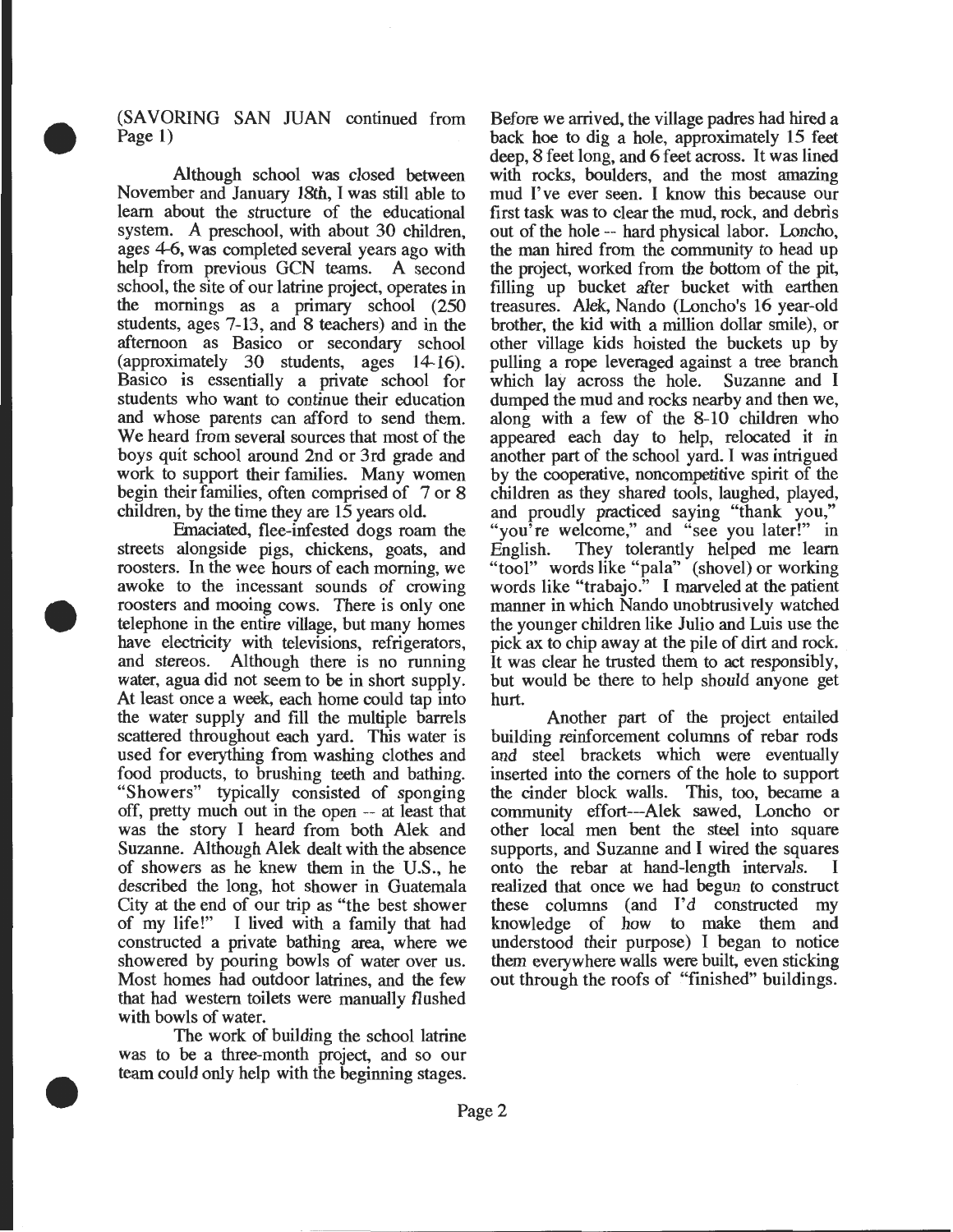Each of us lived with a different family, which meant that we found ourselves both fascinated and challenged in different ways. Alek's conditions were most "primitive" (I can guarantee that his journal entry about the first time he had to use the "commode" will become a family classic!). He shared a room with several species of rodents and insects and his family spoke no English. However, his madre constantly sought out opportunities to wash his work gloves and shoes. Suzanne was fluent in Spanish which made communication<br>"easy." But she encountered several bouts But she encountered several bouts with stomach "bugs" and found the restroom facilities less than comforting during her times of need! My family was very generous and gregarious. I shared a room with Grisel, who turned 16 on January 3, also my mother's birthday. She had three older brothers and an 11 year-old sister, Evelyn. Grisel had been learning English in school from Barbara, a volunteer from Holland; I was relying on Spanish I'd learned in elementary school many years ago and the audio tapes I'd been frantically listening to for several months prior to our departure. Our proficiency level with each other's language was similar and we often communicated by resorting to passing the dictionary back and forth.

•

•

•

In the days before I left for San Juan, and while I was there, I began to ponder what I would take away from the experience. David Heflich, reminiscing about his travels in other countries, counseled me to find ways of savoring it once I returned. Knowing only too well how easy it would be to find myself sucked back into the frenetic pace of academic life, I kept his suggestion in the back of my mind throughout my days in Guatemala. Now I've returned and had some time to step back and reflect, wondering at times just how one does savor the specialness of such an adventure, pondering what I've learned that has become a part of who I am.

What have I learned? Or perhaps I should say, "What am I learning?" because every time I write or talk about this experience I discover new insights.

•Even though I thought I wasn't, I realized that I've taken many things for granted; I have often been guilty of thinking of my life as the norm. But in San Juan, I was confronted with the reality that my language was no longer the language of power and my academic rank really didn't matter to the typical person.

•While they were patient with my feeble attempts to communicate, I learned so much about how second languages develop. It was brought home to me over and over that language is first learned through comprehending conversations, that comprehension is immeasurably aided through some knowledge of the content of the discussion as well as through verbal gestures. Production comes next and produces its own set of challenges and frustrations. As I tried to speak and remember words and phrases (sometimes for what must have been the 25th time, sometimes confusing Spanish words for the few French words I remembered from high school and college), I often grew impatient with myself. My difficulty with Spanish has increased my compassion for the many children in our schools and their parents who are struggling not only to survive, but also to learn English. At the same time, I've also become a bit more brave in just trying to speak my second language; I know it is really the only way I can ever get better.

•Among the things I've taken for granted (but thought I hadn't) is the role of schooling in our society. It's one thing to "tell" preservice teachers about class and cultural differences between white, middle class, Anglo teachers and the diversity of the children of color and poverty who inhabit many of our classrooms. I learned about how it was "normal" for boys to not attend school so they could work in the fields and for girls to marry early and have many children. Why *would*  school seem important when survival needs had to be first? And yet I found myself questioning my own values, wondering why I found it "strange" that in a town with one telephone and no running water, there was an abundance of televisions and stereo systems.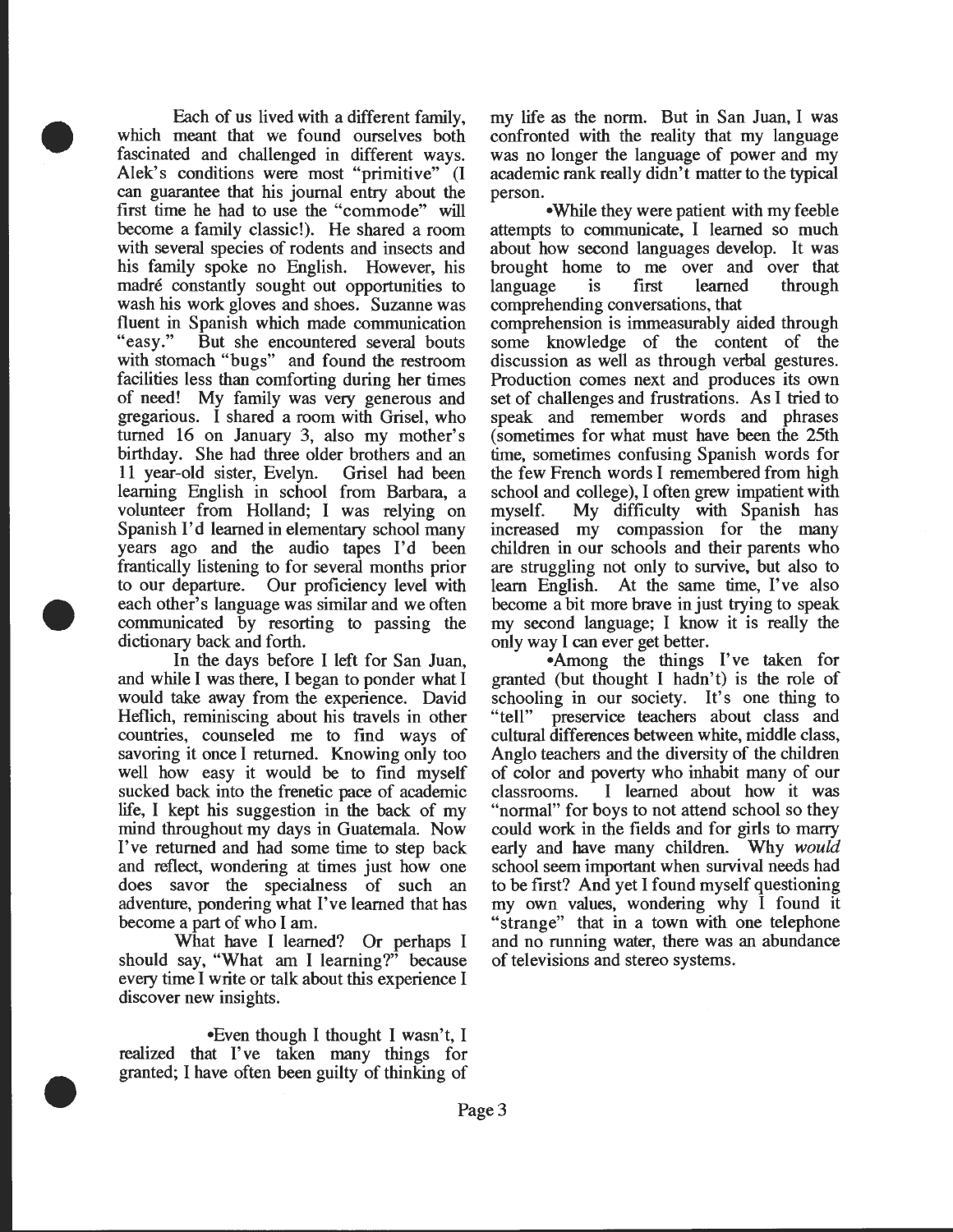•I was reminded of the importance of family structures and the need to appreciate the simple things of life. At the heart of who we are and what we do with our time on this planet is an essential humanity that really isn't so very different from one part of the world to another. My life is rich and it became richer because of the time I spent living and working together with some of the villagers of San Juan. I want to hope that part of savoring the experience will mean renewing my commitment to remembering and enacting what is really important about life.

•

•

•

Guatemala will always be a part of me, and I will savor this precious time I had the fortune to spend with some incredibly kind and generous people. And right up there at the top of my list of things to savor is the opportunity I had to share this experience with my son.

Further information about Global Citizens Network is available at their website: www.globalcitizens.org or through their e-mail address: gcn @mtn.org

### **INVITED GUEST COLUMN**

### **WHAT IS A FAMILY?**

**by Jeff Getter and Peggy Perkins** 

Recently, University of Nevada Las Vegas (UNLV) preschoolers were asked, "What does a family mean to you?" The following are a few responses:

•"My family is my grandma. My mom has got her boyfriend. They live together. I like grandma." (female, 4 years-old)

•"I have 2 sisters, but I don't like them. My big sister is too crabby. My little sister always throws books. I like my dad. And I like to play outside, riding bicycle." (male, 5 yearsold)

•"My family has no dad. My dad doesn't live at home. He left us for work for 5 months. Five months is a long time. I have two babysitters and a sister. I like to ride bicycle outside the home and play with neighborhood friends. They are big boys. I also watch TV at

home, but I don't like my sister." (male, 5 years-old)

In recent years, families have become the most addressed, examined, and maligned institution in the United States. In the past families have been defined as two heterosexual parents---a working father and a mother who is home at least part time---and their children.

For some the most pressing problem plaguing the United States is that the concept of the family is changing. And, as a consequence, crime, violence, and a deterioration of the traditional work ethic threaten the nation's security and prosperity. The solution often proposed is that the family and society can be fixed by restoring "traditional" family arrangements and values.

But this is not an accurate view of family life, past or present, and it does not help solve a range of difficult problems. Too much of the national discussion of the rapid and stressful changes of the past decades has become politicized under a rubric of "family values" that actually harms many families and their concerns.

Family composition today is much different than ever before. Because of the rich and diverse makeup of the United States there is no one single definition of the composition of a family. There are two parent families (male and female, female and female, male and male) with children, single parent families with children, two partner families (male and female, female and female, and male and male) without children, and extended families (with and without children).

In the 1960s, fewer than 10% of all children under age 18 lived with one parent-- now almost 25% do. This trend is primarily due to the rising divorce rates and births to unmarried mothers. Almost half of all children can expect to experience a divorce during childhood and to live an average of 5 years in a single parent family.

Over one-fourth of all children in the United States are born to unmarried mothers (Carnegie Corporation of New York, 1994). Half of these children are born to teen mothers, and half of these mothers are single parents (Taaffe, 1994). Zimilies (1986) calls these changes in family lifestyle (e.g., more divorce, more single parent families, fewer extended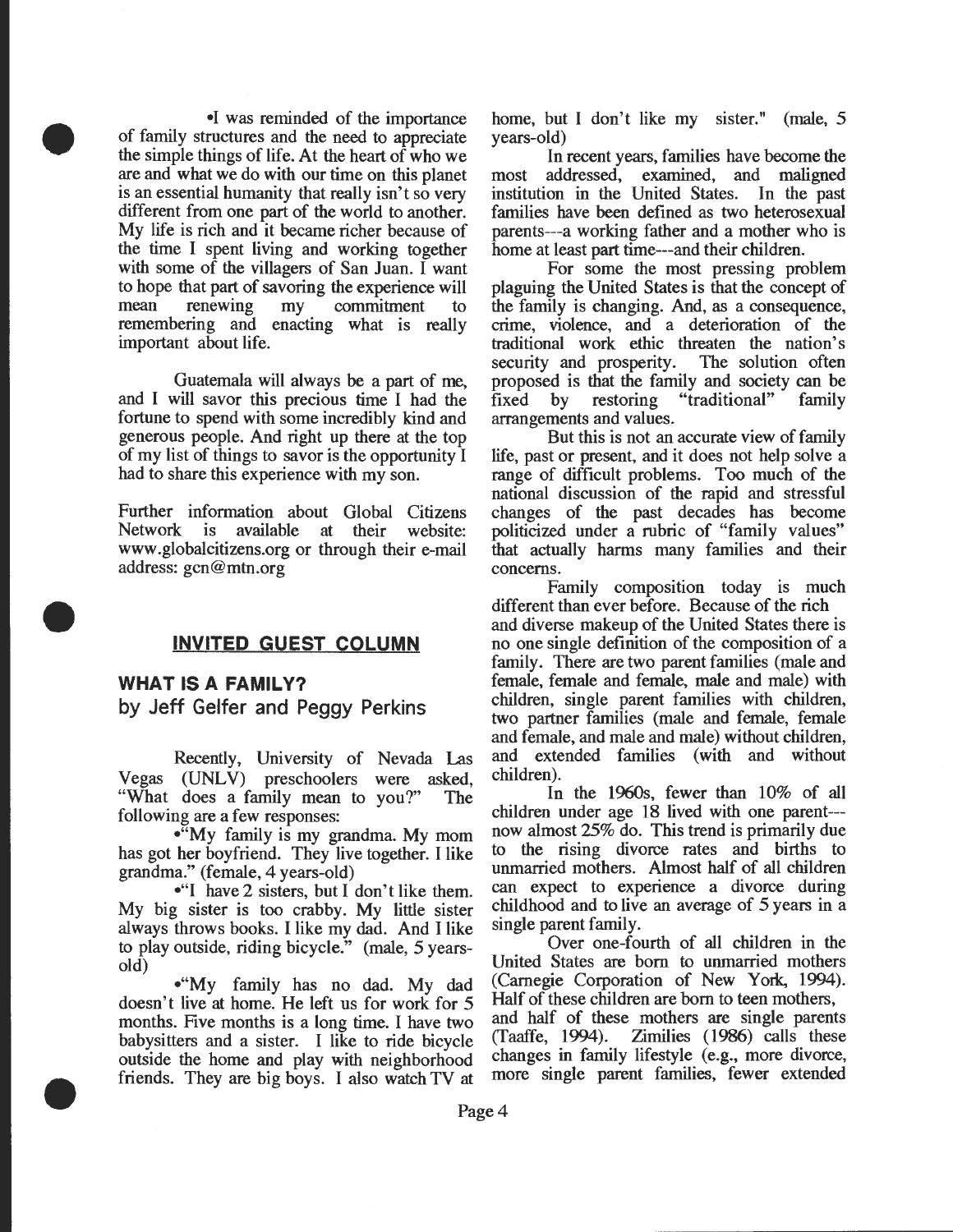families, more teenage parents) the diminishing mothers factor.

•

•

•

The number of children under age 5 with mothers in the work force has doubled since the mid 1970s (Casper, Hawkins, & O'Connell, 1991). Over  $57\%$  of women in the workforce have preschool age children. Only about 12% of the families in the United States are comprised of a father who is the sole bread winner and a mother who is a full time home maker (Walter & Goldsmith, 1990). Johnson (1987) estimated that 64% of all new entrants to the workforce will be women and that early childhood care and education demands will increase dramatically overtime.

In order to make family life more predictable and to meet family needs, most families very early form what become relatively enduring patterns of decision making, communication, and displays of affection. Some families conform closely to the kinds of patterns that were traditionally modeled in their families of origin. Other families construct patterns of behavior that seem to fit the emerging life-styles of the dual-employed,

single parent, blended, never married, and extended family forms.

Over time, all families encounter turning points (Neugarten, 1976). Examples of turning points are the birth of children, the beginning and ending of formal schooling of children, the entry of other members through marriage, a member entering a new career or losing a job, or a crisis such as substance abuse by a member. These changes include both expected and unexpected events and require adjustment by the family in terms of identity and self-concept. Family systems, like other complex systems, do not change smoothly but rather in a disjointed transformation or "leaps" in response to pressures from the surrounding environment Old patterns of family functioning behaviors do not work any longer. The family system is forced to alter its patterns to allow new options<br>and possibilities to emerge (Carter  $\&$ possibilities to emerge (Carter  $\&$ McGoldrick, 1980). During these periods of disruption, two characteristics determine how well the family will cope with the disturbance: family cohesion (members providing emotional support for one another) and adaptability.

Families who can cope with problems, and who provide both psychological and

material support during times of disruption and conflicts, tend to operate more effectively with more self-contentment than those who are not supportive of one another. Families who are supportive of one another. less adaptable have fewer options available to them when they confront these internal and external demands.

On the other hand, families who are able to assimilate new social and emotional roles are better able to adapt and regain stability. How adaptable a family is has much to do with the degree to which family limits are permeable. In the family system, members serve as the gatekeepers to screen and interpret information between the family and those external to the family. Limitations that are too stringent may deprive the family of necessary information to support the growth and development of its members. Optimally, families operate best when they clearly have defined, semi-permeable limits and continue to be flexible enough to allow change to occur while maintaining a predictable, growth enhancing environment.

### **What is the Exemplary Family?**

Each of us has a different perspective of what the exemplary family might look like. We view the concept of family from retained experiences within our own family of origin and from what we know and perceive about the families of our colleagues, friends, acquaintances, and those who live in our communities. We have also become familiar with "media" families---few of which realistically depict the wide experiences possible in family life.

Competent service professionals are those who avoid judging family worth based on stereotypical or familiar personal constructs. For example, in the past several years it has become fashionable to assume that intact family systems automatically operate better than those in which not all adult family members are present (Boss, 1980). Even in intact family systems, family members can be physically present but psychologically absent. For example, a parent/partner may be so consumed with a work role or with personal problems that she/he is truly unavailable to a child or partner, despite the fact that they both physically reside together. Conversely, a parent/partner can be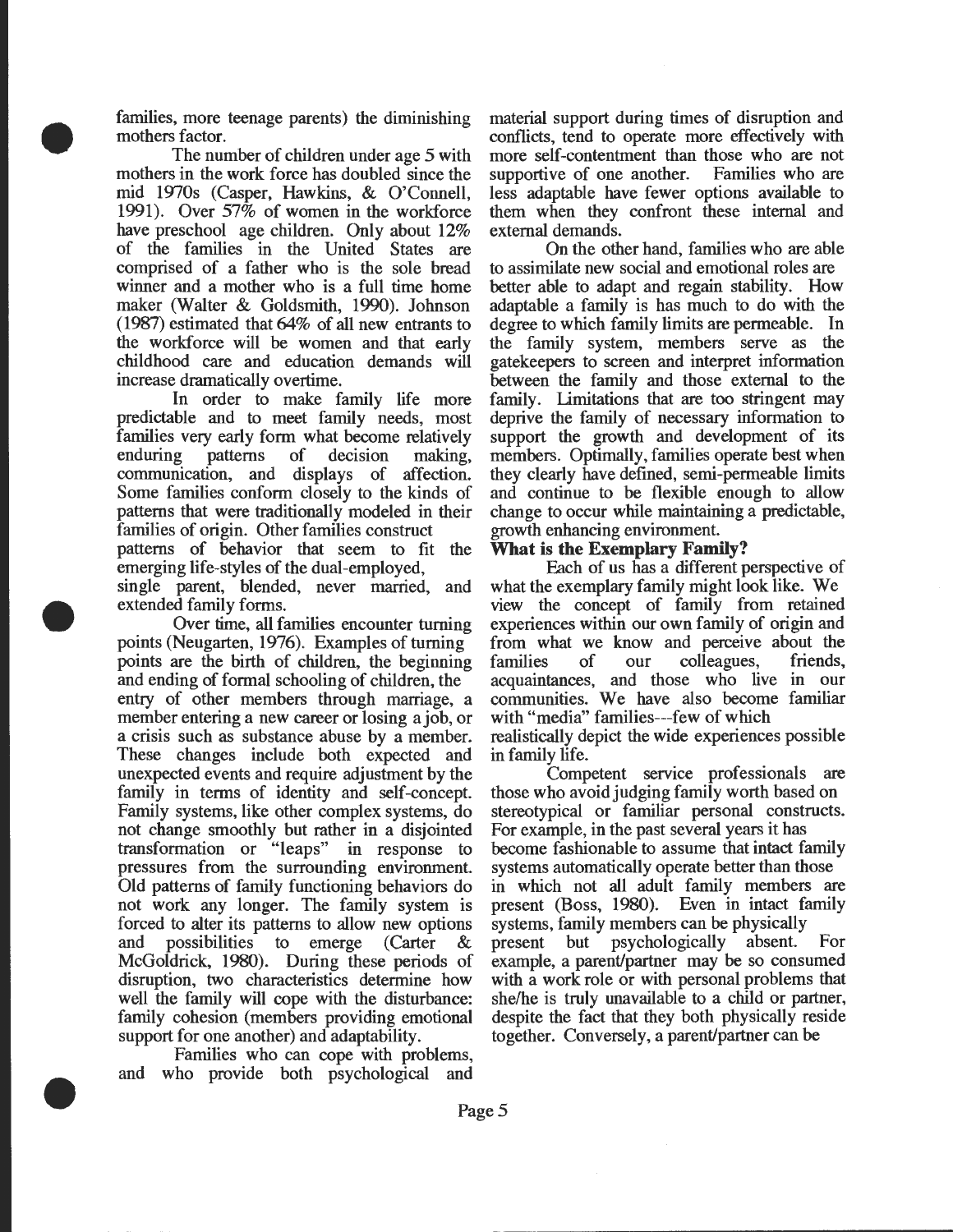physically absent but play such an important role that he/she is a positive psychological presence in the child's/partner's life.

•

•

•

In addition, one cannot assume that families with multiple children are the same as those with one child---or that families experiencing crises such as the death or chronic illness of a member, divorce, or loss of a job function the same as families not experiencing these events. Nor can we expect families who have a wealth of resources to behave in the same way as families who are experiencing scarcity.

Families experiencing scarcity have increased in number in the United States. Over one-fourth of young children live in poverty in the United States (U.S. General Accounting Office, 1993). Twenty-seven percent of all children under the age of three living in the United States live in poverty. And, child poverty rates continue to move higher for Anglo, Black, and Latino children (Children's' Defense Fund, 1994). Families make up more

than one third of all homeless people (McChesney, 1992) and 43% of all homeless families have children (Children's' Defense Fund, 1994). More than 50,000 children under age 5 are homeless (National Institute of Medicine, 1988).

Since there is no one "correct" family form, value system, tradition, or lifestyle, it is best to remain flexible as to what constitutes typical family behavior and to perceive both children, partners, and their families within an ecological perspective. Although the family is a significant system and plays a vital role in one's health and daily life, it is important to remember that all families are different in their makeup. Families differ in many ways---their influence, culture, religion, sexual orientation, ethnicity, gender, composite, etc.---all of which contribute to how an individual learns, grows, develops, and perceives the world. Exposure to the multiple systems and definitions of family living and functioning provides the basis for educators to understand that the concept of family is not a 'one size fits all' paradigm. Through learning the different definitions of family and how families function, educators come to understand their own family better as well as understand the varieties of families who exist in our world.

### **References**

Boss, P. (1980). Normative family stress: Boundary changes across life span. *Family Relations, 29,445-450.* 

Carnegie Corporation of New York (1994). Starting points; Executive summary of the report of the Carnegie Corporation of New York Task Force on meeting the needs of young children. *Young Children, 49* (5), 58-61.

Carter, E.A., & McGoldrick, M. (1980). *The family framework for family therapy.* New York: Gardner Press, Inc..

Casper, L.M., Hawkins, & O'Connell, M. (1991, fall). *Who's mind the kids child care arrangement* . Washington, DC: Bureau of the Census Population Department.

Children's' Defense Fund (1994). The state of America's children. *Yearbook 1994.*  Washington, DC: National Academy Press.

Fraas, C.I. (1986). *Preschool programs for education of handicapped children.* (Report No. 86-55 EPW). Washington, DC: Library of Congress.

Johnson, L.C. (1987). The<br>mental implications of home developmental environments, In C.S. Weinstein & T.G. Davids<br>(Eds) Spaces for children: The built (Eds). Spaces for children: *environment* and *child development* (pp. 139- 173). New York: Plenum.

McChesney, K.Y. (1992). Homeless families for patterns of poverty. In M.J. Robertson & M. Greenblatt (Eds).

*Homelessness: A national perspective* (pp. 245-256). New York: Plenum.

National Institute of Medicine (1988). *Homelessness, health and human needs.* 

Washington, DC: National Academy Press.

Neugarten, B. (1976). Adaptation and the life cycle. *The Counseling Psychologist, 6*  (1).

Traaffe, U. (1994). Our babies our future. *Carnegie Quarterly,* 1-15.

U. S. General Accounting Office (1993). *Early childhood education: What are the costs of high quality programs.*   $(GAO/HRD93-111B\overline{R}),$ Author.

Walter, K.D., & Goldsmith, E.B. (1990). Child care: Corporate responses to employees' needs. *Journal of Home Economics, 82* (1),21-24 .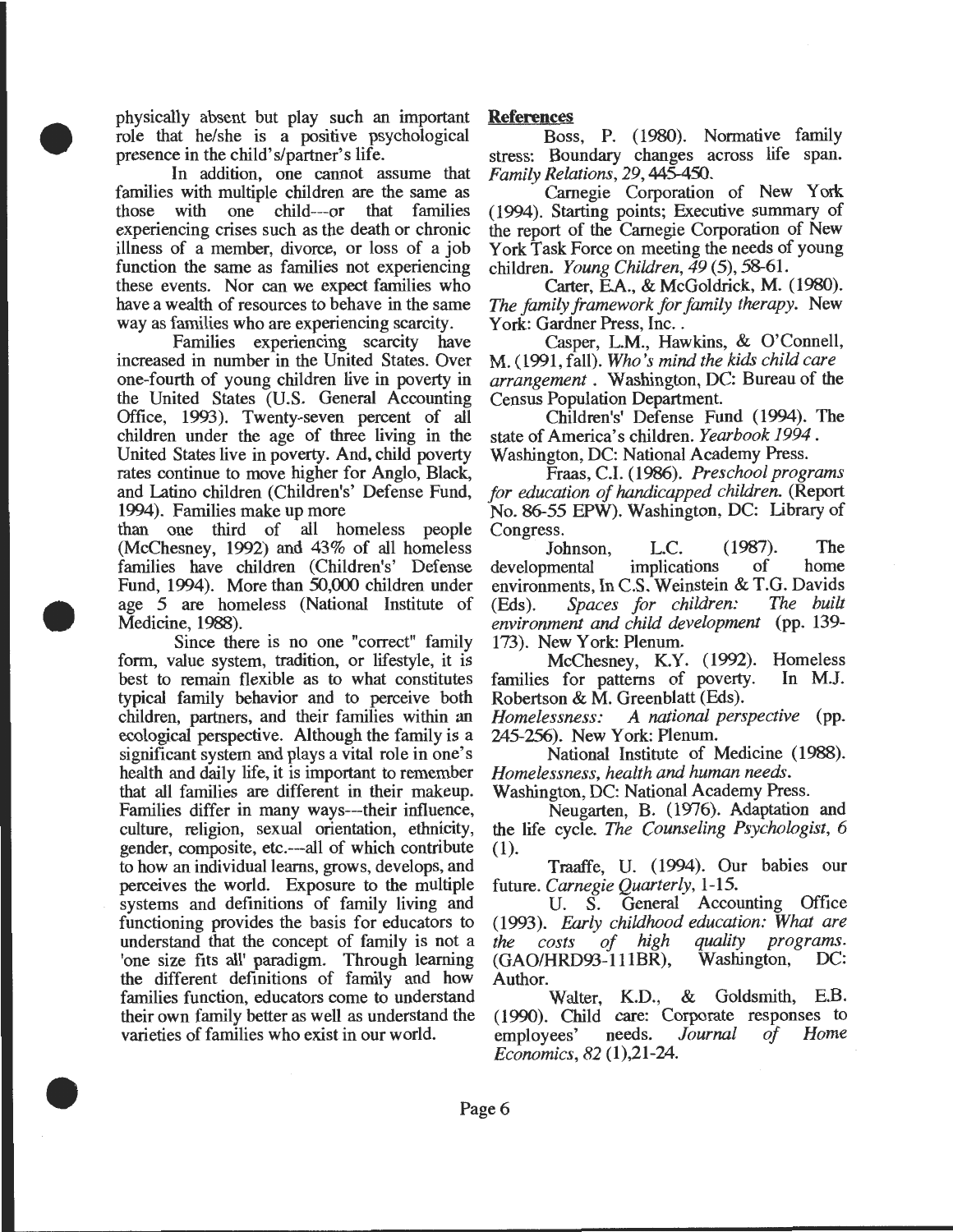Zimilies, H. (1986). The social context of early childhood in an era of expanding preschool education. In B. Spodek (Ed). *Todays kindergarten: Exploring the kindergarten krwwledge base expanding the curriculum,* New York: Teachers College Press.

•

•

•

**A special thank you to** Ms. **Yaoing Xu, graduate student in the Department of Special Education. Ms. Xu interviewed several UNL V Preschoolers for this article.** 

## **PREPARING TEACHERS FOR A** the sociological aspects of education. **CULTURALLY DIVERSE WORLD by Stanley Zehm**

In the last issue of our Newsletter, I shared with you some of the findings of the research conducted by Dr. Donna Mahler. Dr. Mahler's research has implications for how we prepare teachers to involve minority parents in the education of their children. Donna, now an assistant principal at Aggie Roberts Elementary School in Henderson, completed her doctoral dissertation in the Department of Curriculum & Instruction in 1997. I have asked her to share more of the implications from her study with us in this column. Her excellent special guest column appears here.

### **SPECIAL GUEST COLUMN**

### **CULTURAL IMPLICATIONS FOR THE IMPROVEMENT OF TEACHER PREPARATION PROGRAMS by Donna Mahler**

The Mrican American parents, who participated in the study that Dr. Zehm described to you in the last issue of the *Multicultural* & *Diversity Newsletter,* made a number of suggestions for the improvement of home-school relationships that have implications for the preparation of teachers. I am pleased to share these implications with you in this column.

The findings of this study clearly support the case for coursework in multicultural education as an integral part of all teacher preparation programs. The African American parents who participated in this study affirmed that teachers who worked most effectively with their children were those who were culturally sensitive and who knew and respected the home cultures their children brought with them to school. They believed that culturally sensitive teachers were able to build genuine, caring relationships with their children. Additionally, the results of my study suggest that, since both families and schools share responsibility for the education of children, prospective teachers can benefit from family studies and learning about

If current demographic trends continue, our student population will become even more diverse while the teaching population will remain predominantly White. This fact will impact future teachers who often lack experiences with people of other ethnic backgrounds and have rarely been instructed by anyone but Anglos<br>using an Anglocentric curriculum. If these using an Anglocentric curriculum. teachers are to be effective in working with this increasingly diverse student population, they must be prepared to teach students of color and to work effectively with their families. Providing future teachers with a strong background in multicultural education can help them understand the role culture plays in the teaching /learning process and how student achievement is affected. Teacher preparation courses should aim at providing future teachers with both a theoretical knowledge base in multicultural issues as well as effective classroom practices that embrace the dimensions of multicultural education, including content integration, equity pedagogy, and knowledge construction.

In addition to the curricular and instructional aspects of multicultural education, my research supports the need for future teachers to gain an understanding of the process of racial identity development. The Mrican American parents involved in this study expressed concerns about their children growing up in a predominantly White, often racist, society. They expected the teachers of their children to know and be sensitive to the emotional and psychological needs of their children. Coursework for preservice and inservice teachers that focuses on developmental theories such a James Banks' Stages of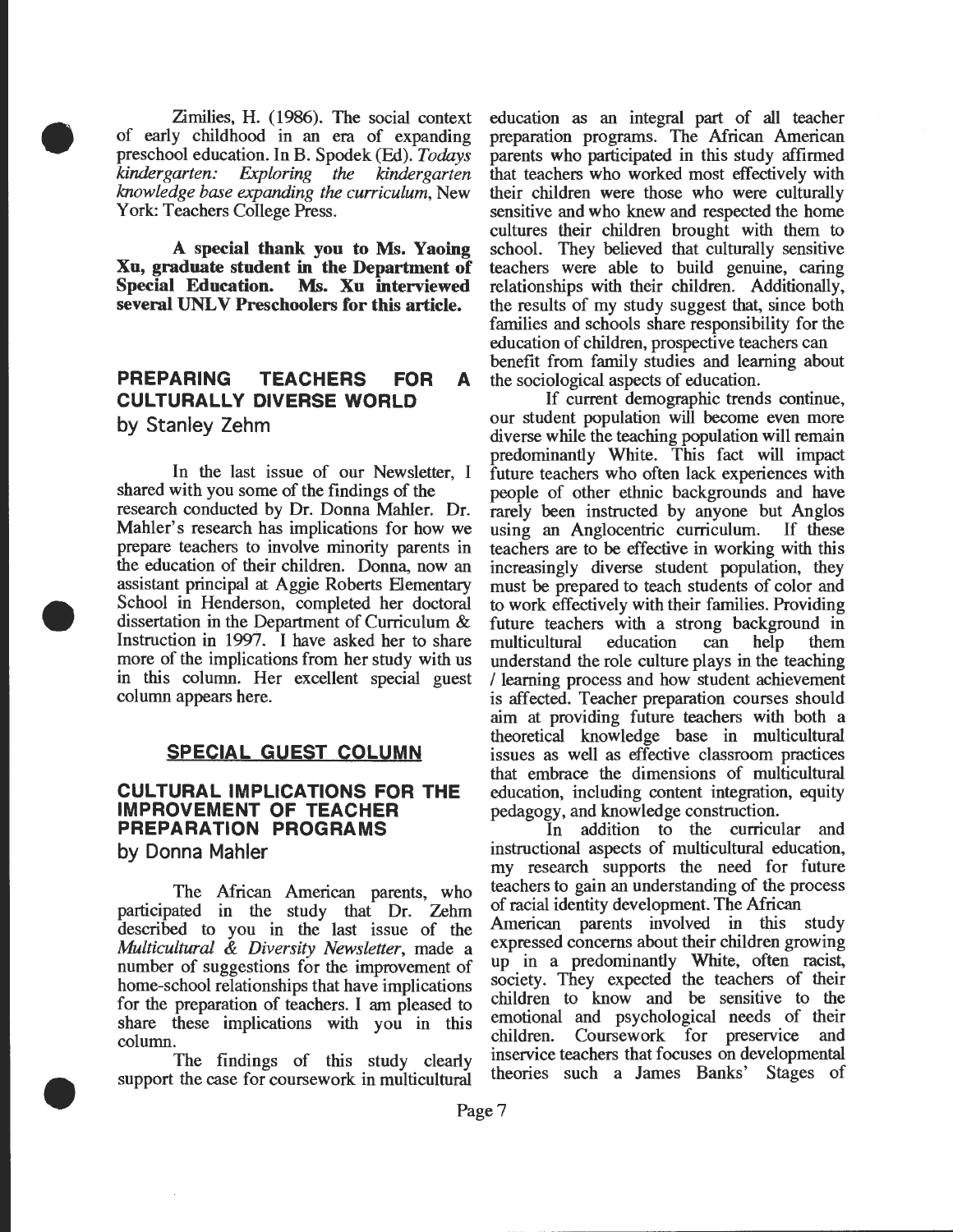Ethnicity can help teachers understand the racial identity development of minority children. This understanding will provide teachers with insights that will improve their instruction and assessment of culturally diverse children and adolescents in their classrooms.

•

•

•

Finally, preservice teachers need to learn how to put theory into practice by exploring the various types of parent involvement practices.

At present, there are few field experiences that provide future teachers with opportunities to work with parents prior to entering the classroom.

Teacher preparation coursework and field experiences must be designed with the role of the family and the power of parent involvement in mind. When teacher educators provide future teachers with opportunities to learn how to build effective home-school relationships with culturally diverse families, the academic achievement of students of color will<br>become the direct beneficiary of this direct beneficiary of this involvement

### **COMMUNITY CONTRIBUTION**

# **PLAYING BY UNEQUAL BEHAVIORAL RULES**

**by Rheba Washington-Lindsey** 

Rules, who needs them!?! Rules are intended to guide the behavior of individuals, groups, or society at large. One is led to believe that the same rules apply to all. However, a close look at recent research reveals that this is not true. There appears to be different rules for different people based on ethnicity, gender, economic class, culture, religion, and virtually any other label applied to distinguish one group from another. It is possible that institutional rules mismatch cultural rules which results in nonconforming behaviors from students of color.

Diverse rules are evident in institutional responses to unacceptable or nonconforming behaviors of students. In 1984 and again in 1989 the *NASSP Bulletin* reported that approximately 52% of the total student

population in the United States was comprised of minority students. A close look at the suspension rate of one group of minority<br>students indicates that African-American students indicates that African-American<br>students comprise 25% percent of all percent of all suspensions. Sixty-five percent of African-American students who are suspended are assigned to opportunity schools, as opposed to 50% percent of European-American students.

Barbara Sizemore, Dean of DePaul University's School of Education, contends that the behavior of Black students, particularly that of young men, is often misrepresented as confrontational or disrespectful (1996, 1997). She concludes that their behavioral style is quite different than the style required by school.

The list below illustrates typical infractions associated with the behavior of Mrican-American students, an example of a teacher's response, and a suggested response.

1.) **Seemingly inattentive** (no eye contact or silence)

### **•Example of Teacher Response**

• Yell or ignore student. Asks student to be attentive by participating a certain number of times.

### **•Suggested Teacher Response**

•In an authoritative manner walk over to student and stand. Continue talking and ask the student if he/she is with you.

2.) **Socializing during lesson** (without a purpose)

### **•Example of Teacher Response**

•Verbally embarrasses student in front of peers, bangs on desk, or threatens the student.

### **•Suggested Teacher Response**

•Set up a conference with the student. Set the standard(s) and be consistent in applying them.

### 3.) **Constant disregard for turn-taking rule**

### **•Example of Teacher Response**

•Verbally reprimands student in front of peers, thus yielding the floor to student.

### **•Suggested Teacher Response**

•Recognize student in an

accepting manner and reassure him/her that you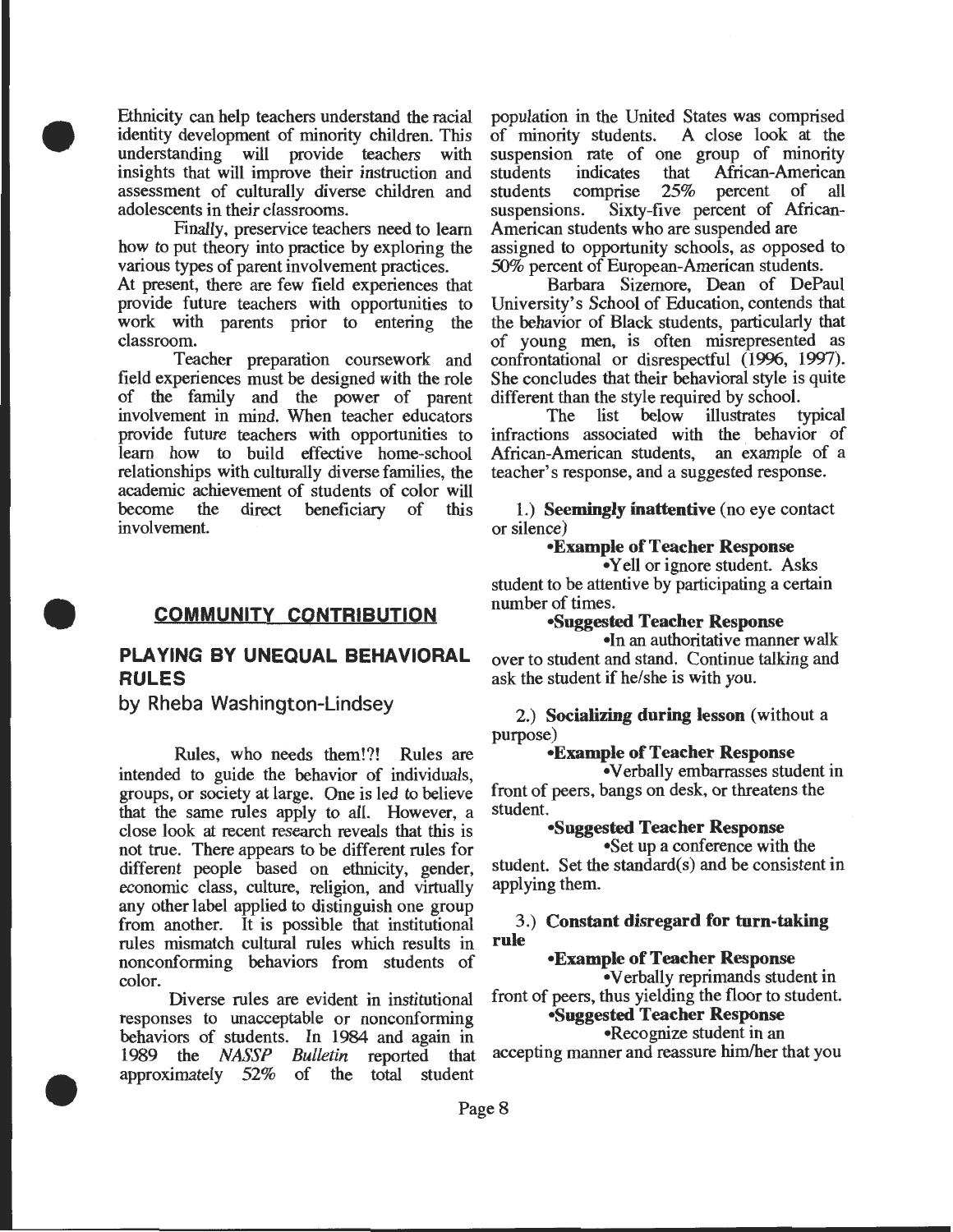will come back to his/her question or comment when it is his/her tum.

### 4.) Excessive tardies •Example of Teacher Response

•

•

•

•Locks the classroom door reprimands student in front of peers, refers student to the office.

### •Suggested Teacher Response

•Set up a conference with the student. At the conference remind the student of tardy policy and explore a variety of solutions with him/her.

### 5.) Clowning in class •Example of Teacher Response

• Yells at the student to sit down and/or ignores the behavior.

### •Suggested Teacher Response

•Calmly and firmly let the student know that the behavior will not be tolerated. Set specific limits and make sure that the student understands them. If appropriate, use humor. If necessary, remove student from class.

The high percentage of suspensions of African-American students may be directly linked to culturally determined communication behaviors and communication rules that guide<br>their behavior. These are often deemed These are often deemed inappropriate by those outside the culture. It cannot be said that cultural differences concerning communication rules account for all misbehavior in school-aged students, however it is important that teachers and school administrators become knowledgeable of cultural behaviors and begin to explore alternatives for responding to behavioral differences that may be culturally related.

Sizemore (1996, 1997) offers the<br>ng solution, "Teachers and following solution, "Teachers and administrators can benefit from an understanding of how they perceive student behaviors within the framework of acceptable and unacceptable behaviors in the school<br>environment." Understanding the cultural Understanding the cultural complexities involved in communication behaviors is the initial step toward predicting potential behavioral conflicts. Knowledge of potential communication behavior mismatches is

important for future educators. In learning about communication similarities and differences we, as educators, expand our understanding of our students.

# **THE "ALL-AMERICAN" AND CULTURAL CONSCIOUSNESS**

by Maria G. Ramirez

Greg Evans, in his cartoon strip titled<br>N, depicts high school students LUANN, depicts high struggling with the typical crises adolescents experience: The timeless themes depicted in the cartoon strip are relevant to each generation as they try to survive the teenage years Luann, the main character, has had a host of problems, including bad hair days, pimples at the most inopportune time, and having nothing to wear (in spite of a closet full of clothes). Her conflicts with her brother are typical of sibling nvalnes exacerbated by the surges of hormones pulling and tugging at the fragile emotional thread linking childhood to adulthood. She doesn't like her brother or think he's very smart or attractive. Their fights are fierce as are their bouts of silence.

While she doesn't do her homework or study much, she doesn't think she's learning anything in school and is generally bored and unimpressed as she goes off to school each day. School is a place for meeting and talking with her friends about the serious problems of personal appearance, dreaded siblings, and love interests.

For years, since grade school, Luann has loved only one person,---Aaron Hill. He, on the other hand, has rarely noticed her and has never thought of her romantically. The small circle of friends that supports Luann suggests that she constder the person who does have romantic feelings for her,---Gunther. However, Luann constders Gunther a sweet, but immature substitute for Aaron Hill.

Few females, or males for that matter would have trouble relating to Luann's high school traumas of unrequited love and absolute bewilderment concerning girl-boy relationships. To complicate matters, enter Miguel, a handsome, charming Hispanic who finds Luann delightful and attractive. Naturally, Aaron Hill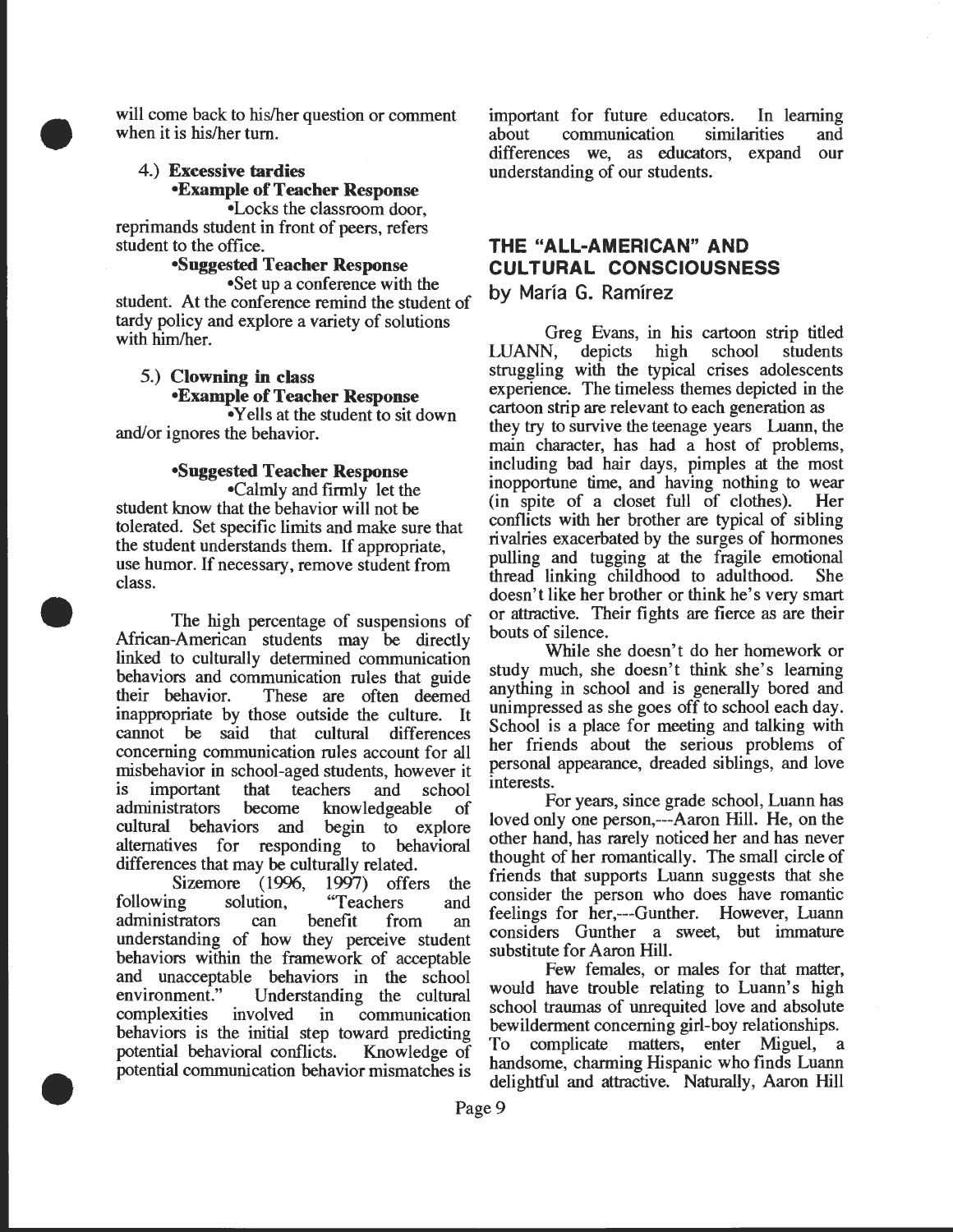begins to notice Luann when Miguel's affection for her becomes apparent. Aaron decides that he's overlooked Luann's charm.

•

•

•

Not only is Luann caught off guard by Miguel's romantic pursuit, but her friends are baffled as well. Even Luann's mother is puzzled by Luann's desire to go out on a date with someone other than Aaron Hill,---until she sees Miguel when he arrives to pick Luann up for the much anticipated date.

After the date with Miguel, in the first frame of the cartoon strip, Luann, while reclining in bed, dictates to her diary, "Well, diary, I did the mature, honorable thing. I gave up Miguel to the person he belongs with - Delta. Second frame, "To be honest, Miguel was a bit too fast for me. Too bold. I guess what I need is a sweet, shy, all-American guy ... " The third frame of the cartoon strip shows Luann visualizing Aaron Hill.

More and more cartoon strip writers are attempting to incorporate characters representative of American culture into their otherwise homogeneous depiction of America as a White society. These efforts are worthy of praise even though, at times, they fall short of the mark. The cartoon strip, LUANN, not only has Miguel, a Hispanic, but Delta, an African American who has undergone chemotherapy for Hodgkins. Good efforts on depicting a culturally diverse society and for dealing with contemporary themes as well as time honored problems, however, the cartoon sequence described fails because it stereotypes Miguel as "fast, too bold" and Aaron Hill as a "sweet, shy, all-American guy." In addition, Miguel "belongs with Delta." Delta is Mrican American.

The cartoon sequence lacks cultural sensitivity and the writer is devoid of cultural consciousness,---understanding someone else's view from the perspective of that person. This sequence stereotypes Miguel and Aaron Hill. If Aaron Hill is an all-American, what is Miguel?

Recently, the governor of Minnesota, Jesse Ventura, stated on the David Letterman show, "Whoever designed the (St. Paul) streets must have been drunk. I think it was those Irish guys. You know what they like to do," as

he gestured pretending to gulp down a drink. When he was later criticized for his remarks, he apologized by saying that he was sorry that

Minnesotans had apparently lost their sense of humor. Not recognizing or understanding how the governor's remarks and the cartoon

sequence are offensive to others is to lack cultural consciousness.

To the unconvinced let me offer another example. Doug "Greaseman" Tracht, a talk radio host, the day following the Grammy awards, played a song by Lauryn Hill and remarked, "No wonder people drag them

behind trucks." Thirteen years before, while at a different radio station, he said (concerning Martin Luther King Day), "Kill four more and we can take a whole week off."

Cultural consciousness is not only understanding what we find offensive, but the ability to understand and acknowledge what is offensive to others.

# **SAME LANGUAGE DIFFERENT DISCOURSE**

### by Steve McCafferty

One of the things that escapes most teachers is that the classroom is really more of a discourse community than perhaps anything else. Going to school, whether it is elementary, secondary, or university, involves students becoming accommodated to the language of school because language is the primary vehicle for mediating learning. What's interesting to note here is that the same language can be used for quite different forms of discourse, and that we all actually belong to a number of different<br>discourse communities. For example, we discourse communities. converse with our students in a different way than with our colleagues, and of course the way we speak to our in-laws is not quite the same as how we speak to our immediate family members.

James Gee, in his book *Social Linguistics and Literacies,* takes a critical look at the use of language in the classroom. He examines classroom discourse and provides convincing evidence for both how and why some language varieties are privileged over others. The most compelling instance has to do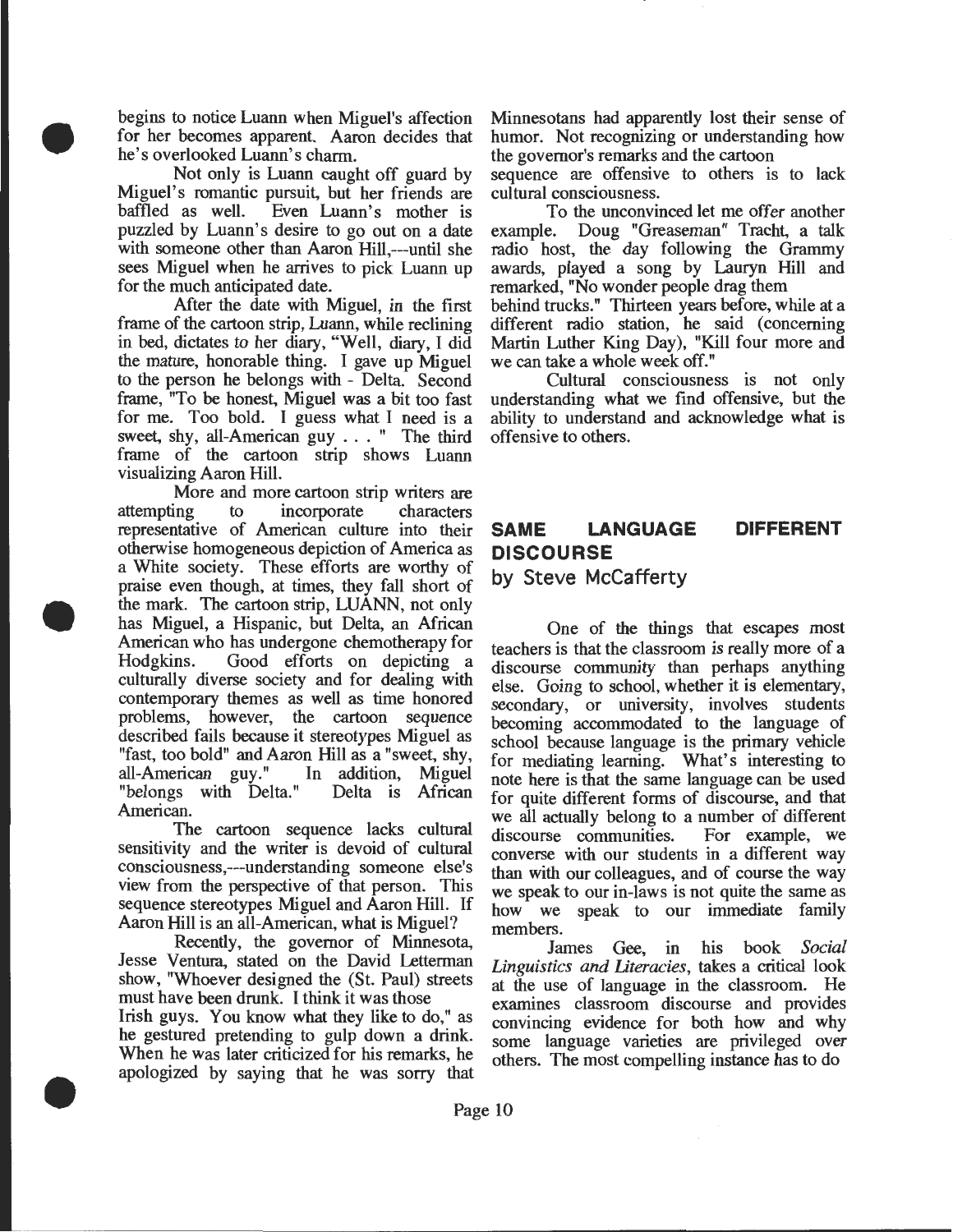with the difference between two 7-year old girls during share-time and how the teacher responds to what they say.

•

•

•

The first speaker is an Mrican American girl who tells a story about her grandmother's birthday, but to the Anglo teacher the story seems disjointed, not following the "script" she expects for a narrative. What she does not realize is that the words may be the same, but the discourse is not. Gee goes on to explicate the story, demonstrating the rich oral tradition to which it belongs within the African American community and how it is reminiscent of the epic poems of long ago. The teacher, on the other hand, cuts the speaker off in a manner that suggests that the student has nothing to offer to the rest of the class.

The next child to speak is an Anglo girl who relates how she went about making candles. The way she relates the information is immediately recognizable to the teacher, who can easily anticipate what is supposed to happen as the different steps unfold, and, as such, is able to provide the sort of back channeling to the speaker that indicates that she is doing just what she should be doing. The contents of this performance are quite limited and comparatively uninteresting to the first speaker but that of course doesn't matter as the teacher is more interested in enforcing what she perceives as the correct way to talk, or school-based discourse.

Although Gee does not discuss the need<br>students from different discourse for students from different discourse communities to be able to operate bi-dialecticly, this definitely is something that, in the case of the Mrican American community, has been debated for a long time. Those who are in favor of the idea emphasize the need to be able to work with members of the mainstream community for employment purposes. This of course was what was behind the ill-fated Ebonies movement that virtually every linguistic and language education association in the country has come to publicly endorse.

At the same time, however, it should be clear that teachers in an urban setting, like Clark County, need to have a sense that language is basically a social mechanism, and that how it is used will naturally vary depending on the background of the individual student. Even this simple awareness would help a lot. I also think

it is long past due to take a much closer look at school discourse in general as it clearly has a tremendous influence on what happens in the classroom. As advocated by many in the area of Applied Linguistics, I think that all pre-service teachers should be exposed to relevant dimensions of language use in education, but there are surprisingly few such courses being taught in the United States today. The result is that there are many teachers who react like the teacher in Gee's book,---despite the potentially devastating consequences.

### **CONNECTING CULTURES THROUGH STORIES: THE CHANGING STRUCTURE OF FAMILIES AS PORTRA YEO IN LITERATURE by Cyndi Giorgis**

Historically, children's literature has mirrored society and the family structure that existed within the time period. However, during the 50s and early 60s, families in literature seemed to resemble those portrayed in the media---mother and father raising their two children---than in society itself. In the late 60s, researchers also realized that families of color were not represented making it difficult for many children to see their own family in the books they read.

Fortunately, over the past few years, both aspects have changed within the text and illustration of children's literature. In *Jalapeno Bagels* by Natasha Wing, Pablo is faced with a dilemma of what to share from his family's bakery for International Day at school. He cannot decide between his Mexican mother's *pan dulce* or his Jewish father's *challah?*  Pablo's choice of jalapeno bagels is not much of a surprise as he attempts to share a blending of two cultures. Robert Casilla's realistic watercolor paintings reflect the individuality of each character without resorting to stereotyping.

Another picture book recently published that portrays a culturally diverse family is *Two Mrs. Gibsons* by Toyomi Igus. Growing up in a family of mixed race yields many joys and celebrations. Igus' story is told through the eyes of a young girl celebrating the differences and similarities between her Japanese mother and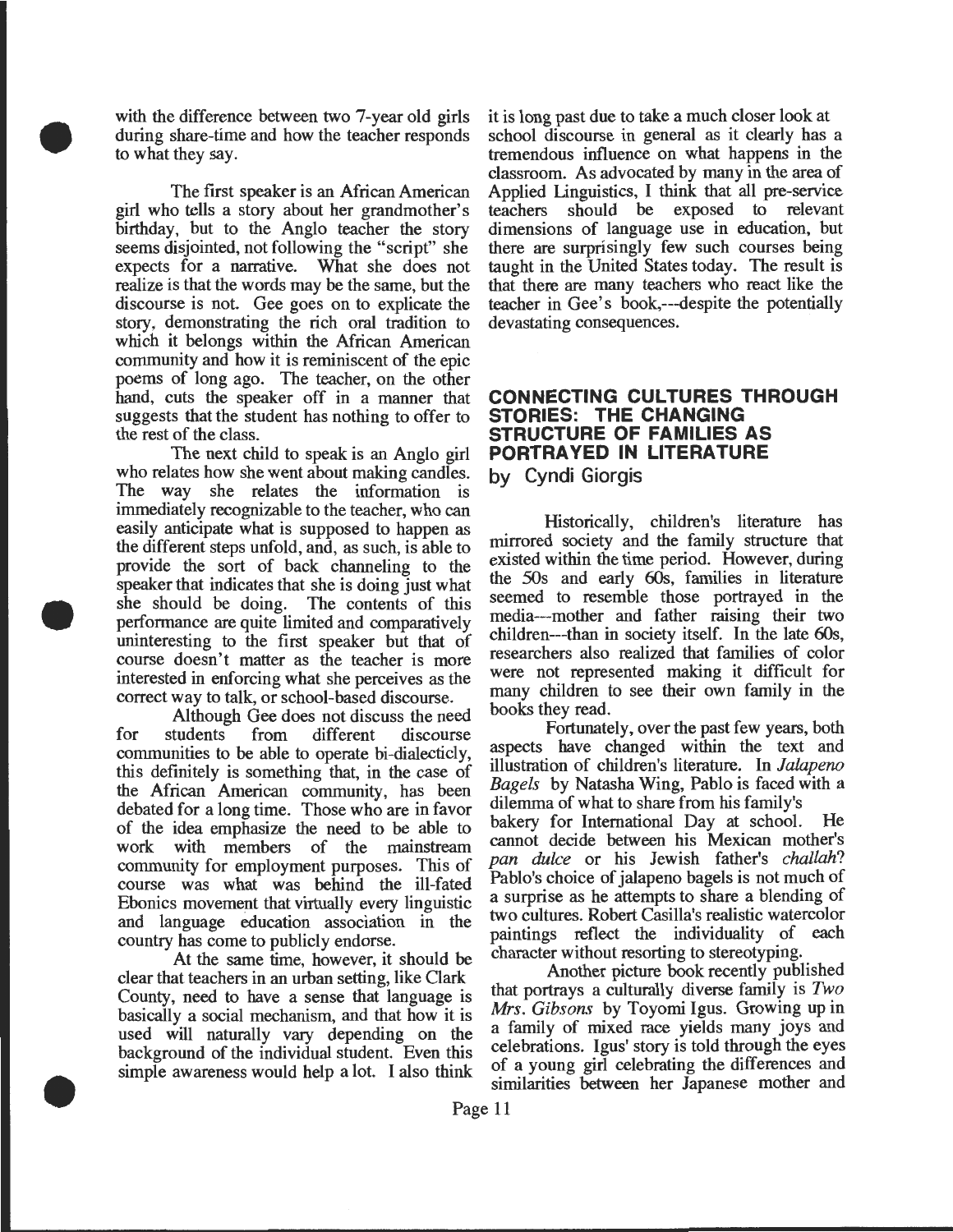her Mrican-American grandmother. Daryl Wells' colorful illustrations paint portraits of both the loud and quiet Mrs. Gibson in this thoughtful personal story.

•

•

•

After trying on a kimono sent by her grandmother, *Allison* realizes she resembles her doll more than the family who has adopted her. Allen Say shares this poignant story of a young girl struggling with her identity as she withdraws from family and friends. Allison's adoption of a stray cat helps her to gain perspective that family members may look differently. Say is able to capture the range of Allison's emotions through his masterful watercolor illustrations. This subtle portrayal of interracial adoption provides a resolution that is a bit too convenient yet is still able to present a difficult situation realistically.

Rachel introduces her nontraditional family---Mom, Nana, and younger brother Josh- --in *By the Dawn's Early Light* by Karen Ackerman. Each night, mother leaves for the graveyard shift just as Rachel, Josh, and Grandmother are setting the table for dinner. The story parallels what is happening at home throughout the evening with mother's role at work. Luminous watercolor illustrations by Catherine Stock show a family who finds special times to share when mother returns home from work "at the dawn's early light." This thoughtful story is also available in Spanish.

Single-parent families are beginning to be portrayed in children's and adolescent literature. *December* by Eve Bunting is an understated holiday story focusing on Simon and his mother who live in a cardboard box. On Christmas Eve, an old woman asks to share their space in order to get out of the cold and Simon willingly shares what they have including one of two cookies he was saving for Christmas Day. The next day, it appears the old woman was actually an angel and by the following Christmas Eve, Simon is living in an apartment that can be afforded by his mother's new job. David Diaz adds his acrylic, watercolor and gouache paintings against collage backgrounds of roses and angels. *Fly Away Home* also by Eve Bunting features another homeless family. but this time a young boy and his father find refuge by living in various airport terminals. There are few single parent families portrayed in

literature and generally they are struggling financially.

Fathers are often absent from children's and adolescent literature and their portrayal is not always positive. *Somewhere in the Darkness* by Walter Dean Myers is a compelling adolescent novel focusing on Jimmy, age 14, who has been raised by "Mama Jean" a friend of parents he doesn't remember. Jimmy's mother is dead and his father "Crab" is

in prison for allegedly killing a man during an armed robbery. Crab shows up one day claiming to be on parole and wants to forge a relationship with his son. However, Jimmy gradually learns the truth about his father, the choices he made, and the betrayal he experienced. Myers is able to create a wellwritten, touching story of a man who attempts to reach out to his son.

A poetic plea to fathers everywhere is shared in Candy Dawson Boyd's, *Daddy, Daddy, Be There.* The simple yet emotional text pleads with fathers to be there for the good times and the bad, to share joys and sorrows, and to hold the family together always. Floyd Cooper's dramatic pastel illustrations show the joy, vulnerability, hope, and possibilities of children's lives when fathers are present and involved. "Daddy, daddy be here/when my questions need your ears, listening/your eyes,

searching/and your heart, loving me.<br>Mothers are portrayed portrayed also both positively and negatively in children's literature. In *Journey* by Patricia MacLachlan, Mama left her two children, Journey and his sister Cat, with their grandparents. Journey struggles with his memories as well as his mother's desertion, often by searching through photographs that he believes may provide the answers. This metaphor laden short novel takes readers on their own journey with the memories they possess---real or imagined. MacLachlan has created unique individuals, each with their own "journey" to understand the family that was and the family that now has become.

Finally, Walter Dean Myers celebrates mothers through his poetry found in *Angel to Angel: A Mother's Gift of Love.* Myers' own mother died when he was two years old and left no photos of the two of them together. This beautifully designed book is filled with poetry and sepia-toned photographs of Mrican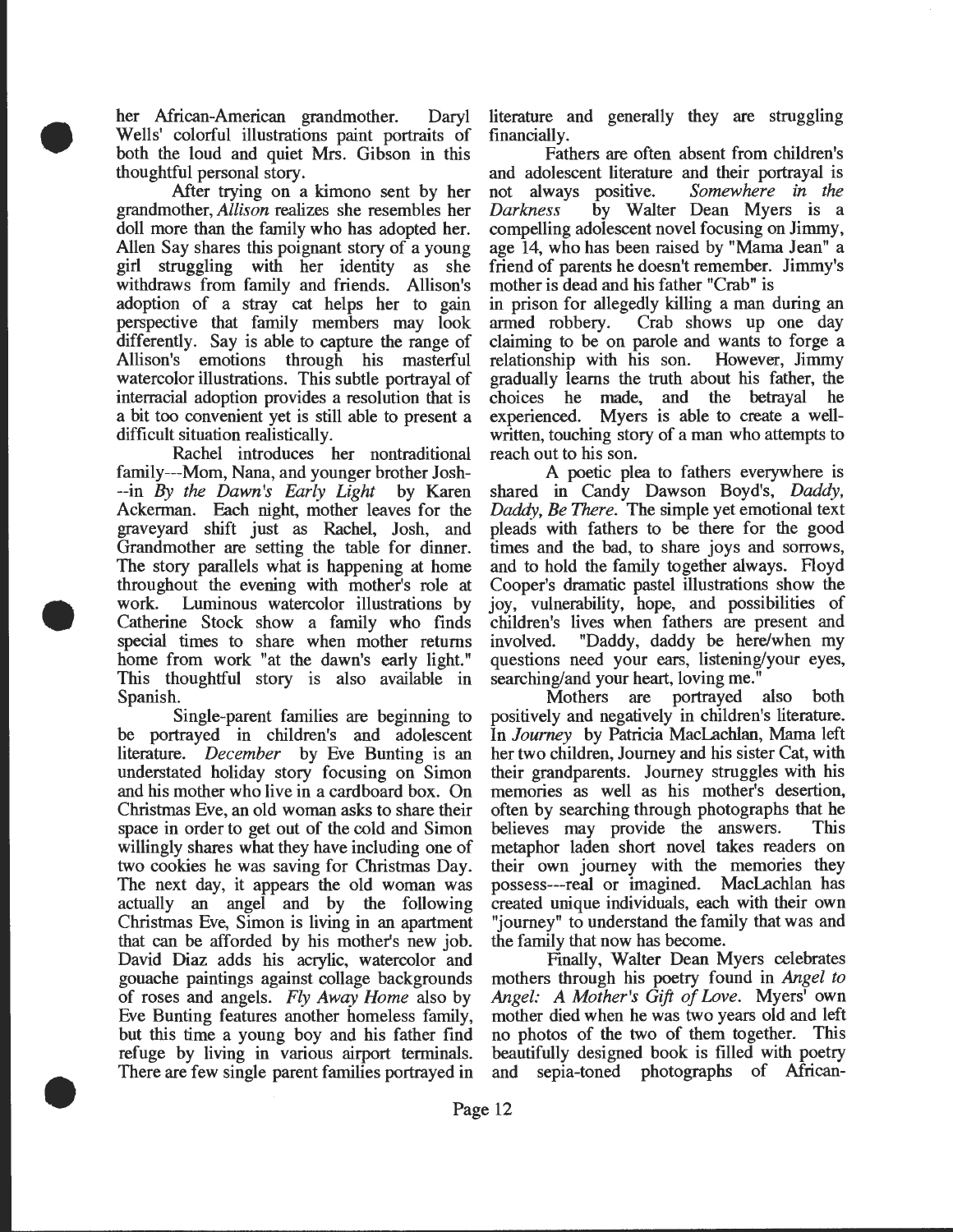American mothers, grandmothers, and children. Myers has written 10 poems that range from the everyday to the whimsical. Poetry is language to be read aloud and this short collection is no exception. "Speak softly in the morning/And light it with your smile/You will soft-speak Mama/And I will soft-speak Child."

Families are an important aspect of our lives. Being able to see ourselves and our family within the literature that we read is critical. Today's literature is beginning to reflect the diversity of the family structure as well as cultural diversity. Reviews focusing on grandparents as well as gay and lesbian families have been previously highlighted in this newsletter. These books will provide additional information on literature available that represents various family structures.

#### Books reviewed:

•

•

•

Ackerman, K. (1994). *By the dawn's early light.* Ill. C. Stock. New York: Atheneum. Unpaged. ISBN 0-689-31788-3.

. Bunting, E. *Fly away home.* Ill. R. Himler. New York: Clarion. Unpaged. ISBN 0-395-55962-6.

Bunting, E. (1997). *December.* Ill. D. Diaz. San Diego, CA: Harcourt Brace. Unpaged. ISBN 0-15-201434-9.

Igus, T. (1996). *Two Mrs. Gibsons.*  Ill. D. Wells. San Francisco: Children's Book Press. Unpaged. ISBN 0-89239-135-9.

MacLachlan, P. (1991). *Journey.* New York: Delacorte. &3 pp. ISBN 0-385-30427-7.

Myers, W. D. (1998). *Angel to angel.*  New York: HarperCollins. Unpaged. ISBN 0- 06-027721-1.

Myers, W. D. (1992). *Somewhere in the darkness.* New York: Scholastic. 168 pp. ISBN 0-590-42411-4.

Say, A. (1997). *Allison.* Boston: Houghton Mifflin. Unpaged. ISBN 0-395- 85895-X.

Wing, N. (1996). *Jalapeno bagels.* Ill. R. Casilla. New York: Atheneum. Unpaged. ISBN 0-689-80530-6.

# **HIV I AIDS PREVENTION EDUCATION: MYTHS AND FACTS**  by Nancy Sileo

HIV/AIDS awareness efforts, particularly those aimed at young people, must focus on HIV prevention education. In the United States adolescents and young adults account for an increasing number of new HIV infections each year and are now affected by HIV more than any other population group. In 1998, AIDS was the second leading cause of death among Americans aged 25-44 and the leading cause of death among African-American men and women in this age group (CDC, 1998).

In recent years, new drug therapies have significantly lowered the number of AIDSrelated deaths and slowed AIDS incidence. However, the rate that Americans are becoming infected with HIV has not diminished. In 1999, more information about HIV prevention is more information about known than in years past. Unfortunately, the incidence of HIV infection among adolescents and young adults indicates a large discrepancy between what is known about prevention and what is actually done for protection.

HIV prevention education must place an emphasis on "truths" about HIV/AIDS. In order to do this, educators must first address the many myths and misconceptions about HIV/AIDS. The following information [adapted from materials from AACfE (1997), AAHE (1998), AA WH (1998) and CDC (1998)] is provided to address common myths and misconceptions about HIV/AIDS, and to provide accurate facts about HIV/AIDS.

*Myth/Misconception* - HIV is an airborne contagion and is easily spread.

- Fact HIV, a blood borne pathogen, is found in blood, semen (and pre-ejaculation fluid) vaginal secretions, and breast milk. '
- Fact HIV does not survive long outside the body and therefore can only be transmitted when any of the above body fluids from an infected individual enters an uninfected individual.
- Fact HIV is most frequently transmitted sexually.

Fact - You do not get HIV from donating blood; mosquito bites or bites from other

Page 13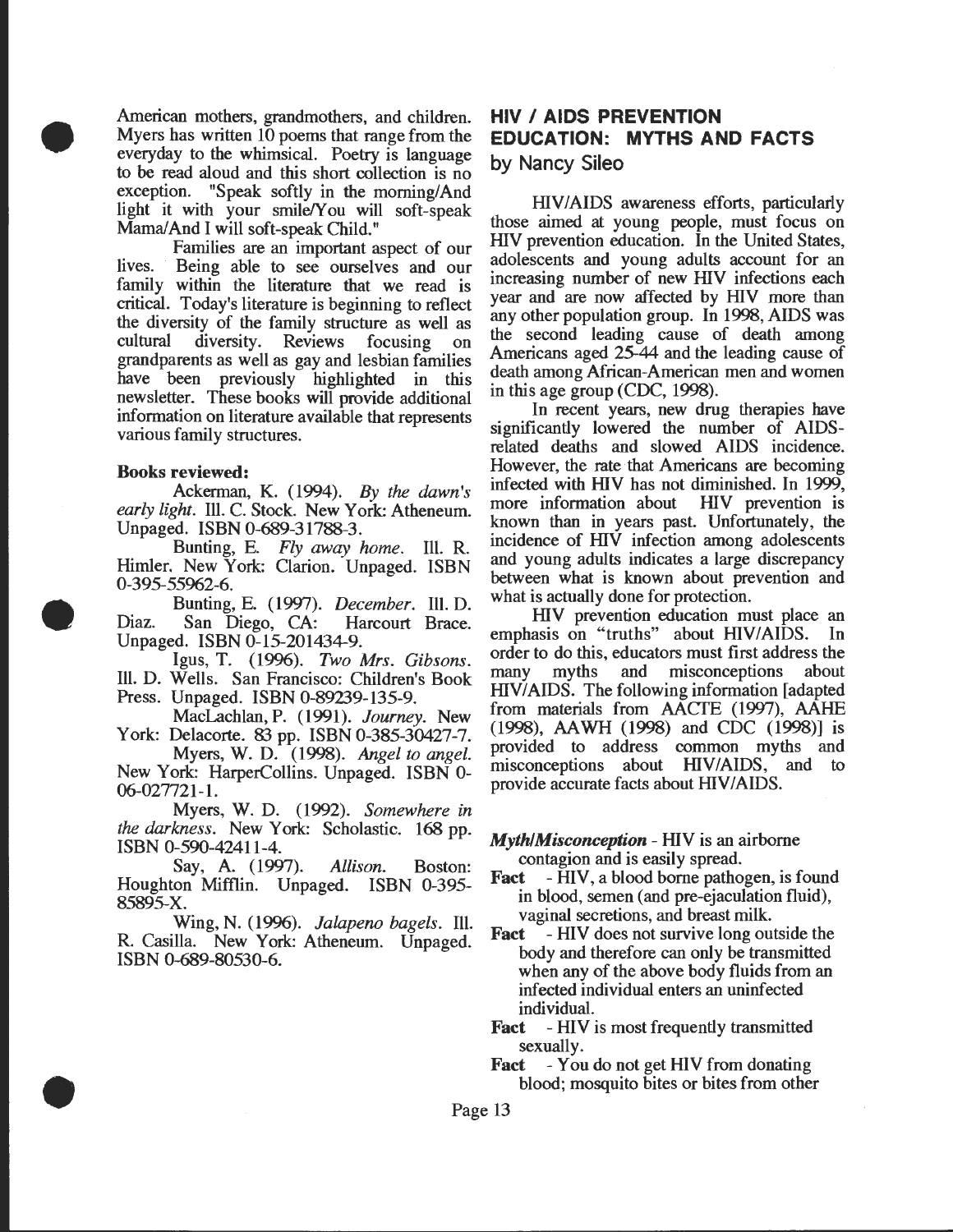bugs; sneezes or coughs; touching, hugging, or dry kissing a person with HIV; the urine or sweat of a person infected with HIV; public restrooms, saunas, showers, or pools; sharing towels or clothing; sharing eating utensils or drinks; or from being friends with a person living with HIV/AIDS.

•

•

•

- *Myth/Misconception-* In the U.S., men who have sex with men are the only population group in the high risk category for becoming infected with HIV.
- **Fact** In the U.S., racial and ethnic minority groups, particularly African-Americans and Latinos, and women are in the highest risk category for becoming infected with HIV.
- Fact Many racial/ethnic minorities, especially Mrican-American and Latina women are at even greater risk of becoming infected with HIV due to disparities in access to quality health care services between socioeconomic class, the lack of success in effectively addressing substance abuse issues in the U.S., and a lack of prevention and awareness programs and messages designed to impact behaviors of and educate individuals in high-risk groups.
- *Myth/Misconception-* In the U.S., the highest rate of new HIV infection is among men who have sex with men.
- Fact Recent data from CDC indicates the highest rate of new HIV infection is among heterosexual African-American males and females 13 years of age and older.
- Fact Heterosexual African-American males represented 50% of all new HIV infections among males last year, and heterosexual African-American women represented 69% of new infections among women.
- Fact Among women, 44% of HIV/AIDS cases are accounted for by injection drug use and 39% are accounted for through heterosexual contact
- *Myth/Misconception-* In the U.S., the rate of new HIV infection is decreasing among all population groups.
- Fact In the decade between 1986 and 1996, HIV/AIDS rates among Latino men infected

through heterosexual contact increased 11%, while incidence among the same group infected through men who have sex with men decreased by 8%.

- Fact  $-$ In 1986, the rate of HIV/AIDS incidence among Latina women infected through heterosexual contact was 30%, in 1998 the HIV/AIDS incidence among Latina women in the same group was 60%.
- **Fact** In the U.S., from 1990 to 1998, the number of children 13 years of age and younger infected with HIV tripled.

*Myth/Misconception-* In the U.S., current HIV prevention education and awareness programs are effectively targeting all population groups.

- Fact Asian Americans and Pacific islanders comprise less than 1% of all reported HIV infections in the U.S. However, complex language and cultural barriers make HIV prevention education and awareness campaigns among the Asian American and Pacific Islander sub-groups extremely challenging.
- Fact Last year, more than 40% of Asian American/Pacific Islander men were infected through unsafe men who have sex with men contact
- Fact 25% of all reported Asian American and Pacific Islander women infected with HIV/AIDS are between 20-24 years of age.
- Fact Of the reported HIV infections among Native American adolescent and adult males, nearly half (48%) were transmitted trough unsafe men who have sex with men contact, and 15% were reported to be transmitted through injection drug use.
- Fact 43% of Native American women infected with HIV in 1998 were infected through injection drug use, and almost 25% of the same group were infected through unsafe heterosexual contact
- Fact In the U.S., adolescents and young adults 13 to 24 years of age accounted for approximately 50% of newly reported HIV infections in 1998.
- *Myth/Misconception-* In the U.S., equitable HIV/AIDS treatment and therapy programs are available to all population groups.
- Fact Due to a combination of economic,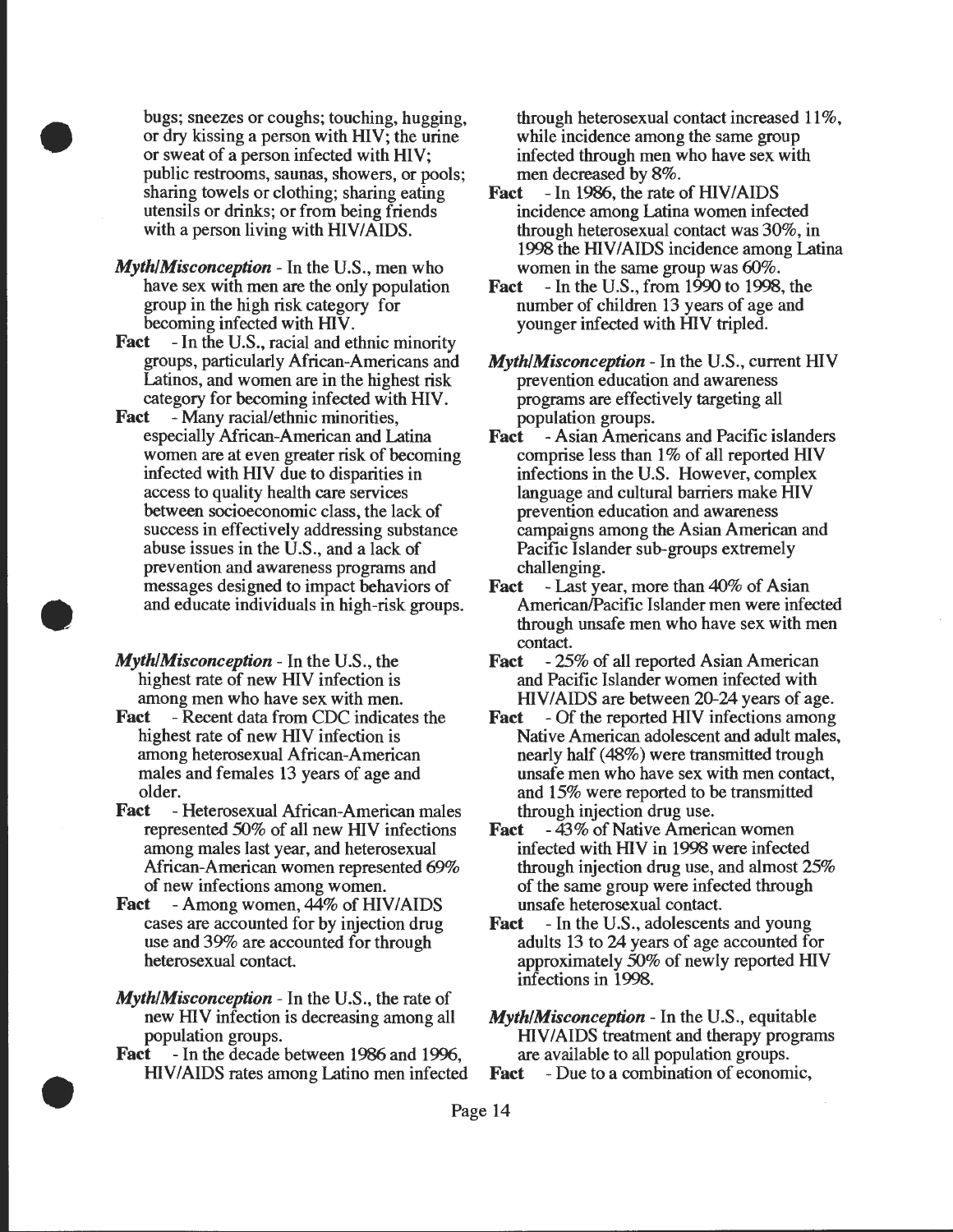social, and cultural inequities, women in the U.S. are 3 times more likely to die from AIDS than men.

Fact - AIDS is the third leading cause of death among women ages 25-44 and the single leading cause of death among African-American women in this group.

•

•

•

- Fact AIDS rates among African-American and Latina women are 18 and 8 times higher, respectively, than for white women.
- Fact -African-American and Latina women 13 years of age and older comprised 80% of reported AIDS cases among women in the U.S. in 1998.
- *Myth/Misconception HIV/AIDS prevention* education and awareness programs for adolescents and young adults in the U.S. are effective.
- Fact Adolescents and young adults are disproportionately at high risk for HIV infection. In the U.S. last year, 1 in 4

(HIV I AIDS MYTHS AND FACfS continued on Page 16, Column 1) (HIV I AIDS MYTHS AND FACTS continued from Page 15, Column 2)

reported HIV infections occurred in persons under 22 years of age.

- Fact In the U.S., every hour 1-2 adolescents are infected with HIV.
- Fact Three out of four infections among adolescent and young men occur through men who have sex with men contact.

In order for HIV/AIDS prevention education and awareness programs to work, culturally sensitive education programs must be directed not only at men who have sex with men, but at all members of our population at-risk for HIV infection. Furthermore, for HIVIAIDS prevention education programs to effectively reach those in high-risk categories, general education programs on HIV/AIDS must be reinforced by culturally sensitive strategies.

It also appears essential that HIV/AIDS prevention education materials and programs be available to all populations by early adolescence, since one to two teenagers in the U.S. are infected with HIV every hour (AAHE, 1998).

### References

American Association for Health Education (AAHE) (1998). *The HNIAIDS project: Strengthening teacher preparation.*  Washington, DC: Author.

American Association for World Health (AA WH) (1998). *Fact sheets.* Washington, DC: Author.

American Association of Colleges for Teacher Education (AACTE) (1998.) *Teacher educator's guide to HNIAIDS prevention:* An *annotated bibliography* (January *1994 -August 1996*). Washington, DC: Author.<br>Centers for Disease

Centers for Disease Control and<br>Prevention [CDC]. (1997, December). December). HIV *I* AIDS. *Surveillance Report, 9* (2), Atlanta, GA: Author.

# **SUGGESTED MULTICULTURAL INFUSION ACTIVITIES**

by Nancy P. Gallavan and Porter Lee Troutman, Jr.

Service-learning---a teaching strategy to connect young people with their teachers, schools, families, and communities---is gaining much support nationwide. This strategy encompasses methods of teaching that promote student mastery of academic and personal growth outcomes by engaging students in authentic learning experiences that address real world problems.

Participation in well-designed and efficiently implemented service-learning programs provides positive impacts on academic achievement, critical thinking, problem-solving, and decision making skills. It also involves career exploration, cooperative behavior development, and civic connections with the community. Above all, effective service-learning offers limitless opportunities to introduce and reinforce multicultural, cross-cultural, and global awareness for students, families, teachers, and administrators.

According to Lynne Boyle-Baise in *The Impact of Philosophical Orientation on Community Based Service-Learning for Multicultural Education*, five dif<br>philosophical approaches influence philosophical approaches influence an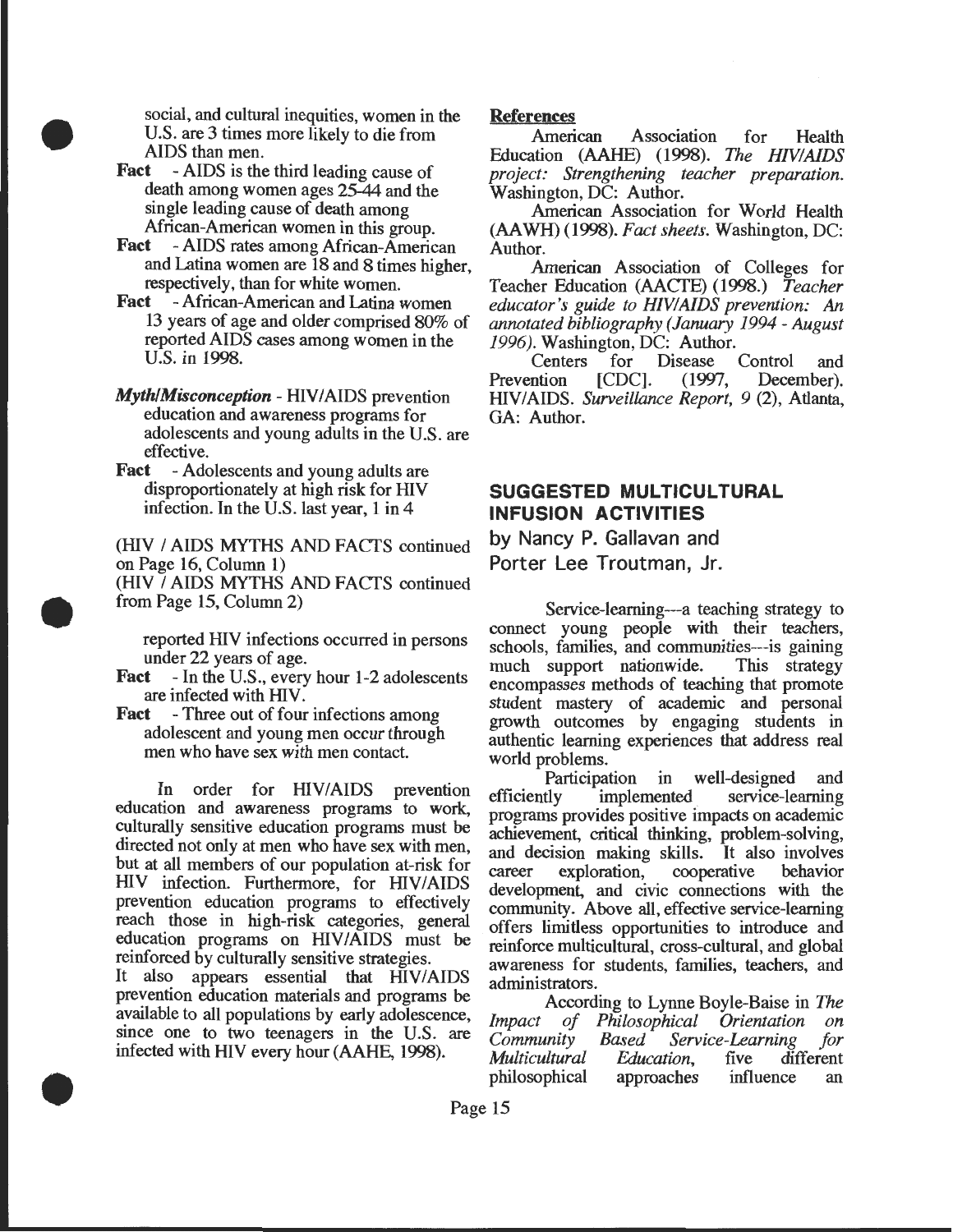individual's sense of self and vision of society. The individual's sense of self and vision of society determine the  $goal(s)$  of the serviceleaming. The goal(s) of setvice-leaming may or may not offer a supportive match for the infusing of multicultural education and valuing of cultural diversity naturally and authentically.

•

•

•

The first philosophical approach is the *functional* approach. In this approach, the *functional* approach. In this approach, the sense of self is instrumental and one's vision of society tends to focus upon a common culture that behaves harmoniously and industriously. Goals of functional service-learning are to provide charity for people who are less<br>fortunate, to redress problems through to redress problems volunteerism, and to foster altruism. These goals stimulate giving, but leave deficit views related to cross-cultural relationships intact. The functional philosophy tends to gloss over problems of inequality. This philosophy is commonly found in schools and is the most popular philosophy held by citizens in the United States. This approach supports a contributions approach toward the infusion of multicultural education in schools and classrooms.

The second philosophy is the *liberal*  approach. In this approach, the sense of self is more autonomous and rational and involves a vision of society that features a democratic, rights-based, and principled view of justice. The goals of this approach are to assume civic responsibility, to work toward justice through

equal rights and opportunities, and to promote civic participation. This approach may involve rights-based arguments to assist equality, but it tends to treat people as unencumbered actors, not authentic players. The liberal philosophy reflects the additions approach toward multicultural education.

A third philosophy is the *communitarian* approach. The sense of self is moral and pragmatic with visions of society that feature democratic, communal, pragmatic, and progressive viewpoints. The goals of communitarian service-learning are to communicate with others, to develop common interests, to work toward common goals, and to build a consensual community. Through this approach community-building is a goal, but among a diverse collective. This approach requires taking chances, crossing borders, and

making changes. This approach describes the<br>first step toward personal professional professional transformation.

The fourth philosophy is the *radical democratic* approach and involves a political and decentered vision of self as well as a democratic, pluralistic, radical vision of society. This radical view strives to extend democracy to more areas of everyday social life. The goals of the radical democratic approach seek to use rights to fight discrimination, to discover equivalent struggles across groups, to coalesce and improve social welfare, and to foster major<br>changes. This approach propels the changes. This approach propels the transformative approach toward multicultural education in which multiple views of freedom are encouraged. Multicultural education is seen as a social and moral movement.

The fifth and final philosophy is the *post-modern* approach with a sense of self that is relational and caring. The vision of society is pluralistic, decentered, and humanistic. Goals of post-modem setvice-leaming seek to help students and teachers to construct connections, to care for others, to foster dialogue across differences, and to collaborate to ensure change. The post-modem approach can demystify differences and build trusting relations while<br>developing caring for self and others developing caring for self and simultaneously. This approach matches the social justice or social action stage of

multicultural education.<br>Teachers and administrators who promote setvice-learning programs benefit from a thorough examination of their programs' purposes and personal philosophies. Schools and communities work together in solving problems and make education more relevant for all participants---students, families, and teachers.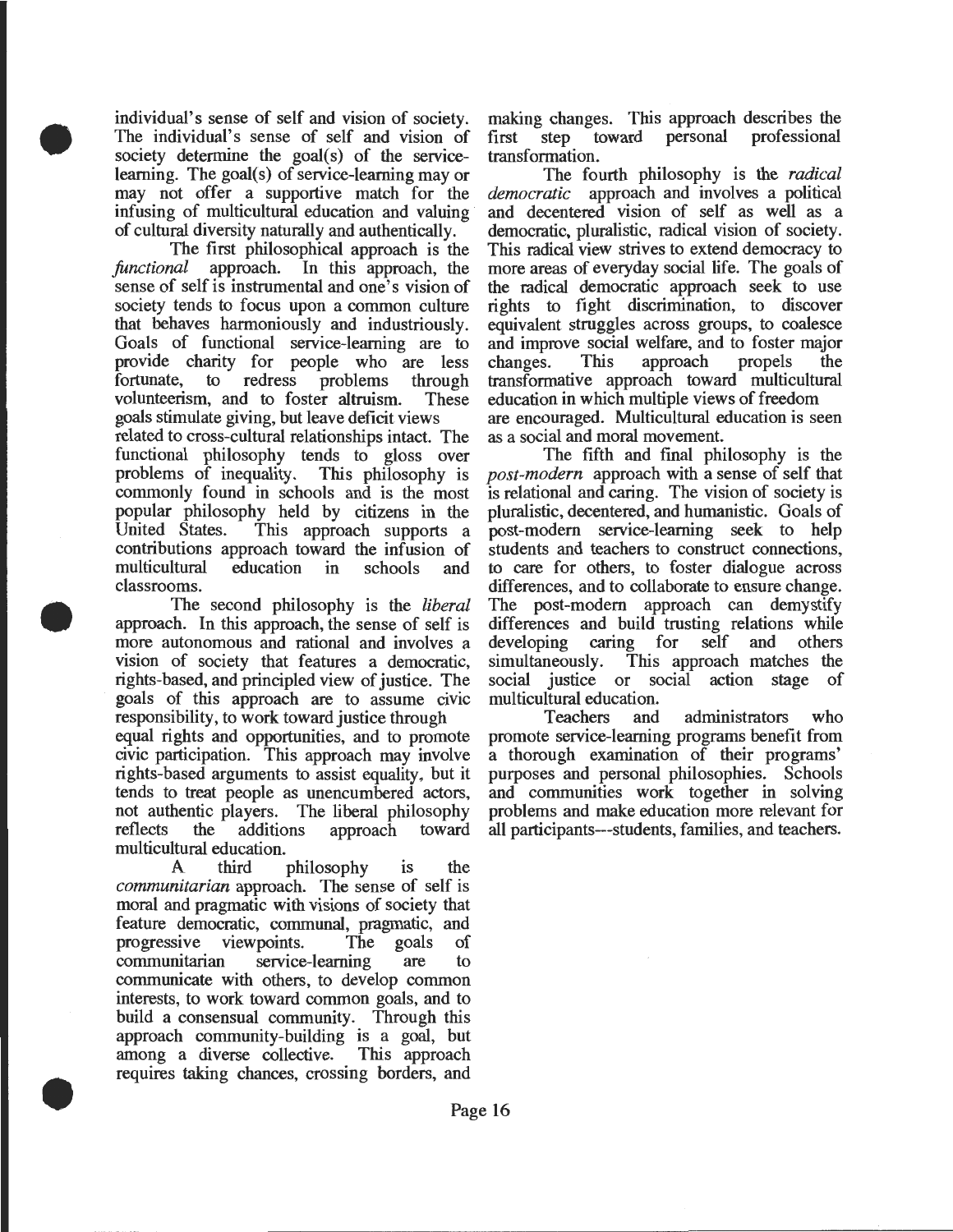### **SHARED EXPERTISE SYSTEM OF TEACHING I LEARNING by LeAnn Putney**

•

•

•

*We have a community, because the teacher and the students work and give ideas and make the community together.* (Fanny C., May 23, 1996)

What Fanny illustrates for us in this excerpt from her essay is that her classroom community members work together and share ideas with each other. She shows she is aware that the sharing of ideas is part of what makes their classroom special, a community of learners. The teaching and learning in this classroom moves beyond a traditional transmission model of education toward a socially constructed and dynamic system of education. In his work that explores the culture of education, Bruner (1996) suggested that students should become aware of their thought processes and that classrooms should be forums for expression of those thoughts. From this perspective, students and teachers construct knowledge and negotiate meaning together through their interactions. If expression of thought, constructing knowledge, and constructing knowledge, and negotiating meaning are all pieces of a cultural view of education, then a multicultural view might well take into account similar processes, but acknowledging and valuing the fact that we all come to the forum with different experiential backgrounds that reflect our varied cultures.

Another way to think about what a forum for learning would look like is to contrast an expert model of transmitting information to students with a shared expertise system of teaching and learning. I use the term system because sharing expertise happens in a dynamic and reciprocal relationship, rather than as a static or prescriptive model. This is illustrated

below in a comparison of an expert model and a shared expertise system .

| Expert                                                                     | <b>Shared Expertise</b>                                                             |
|----------------------------------------------------------------------------|-------------------------------------------------------------------------------------|
| Top Down                                                                   | Co-constructed                                                                      |
| Limited to knowledge<br>shared--limited room<br>at the top                 | Unlimited potential<br>shared--plenty of<br>room for all                            |
| Teacher is dispenser<br>of knowledge,<br>student is vessel to<br>be filled | <b>Teacher and students</b><br>share information<br>from their lived<br>experiences |
| My way is preferred                                                        | Our ways are<br>different                                                           |

In a shared expertise system, knowledge is jointly constructed by the participants who bring varying degrees of expertise from their past experience. The role of the teacher is to bring the expertise together in a coherent manner that assists students in negotiating meaning. If we were to envision an expert transmission model as a pyramid, only the person standing at the top would have the knowledge to be shared with those below. In a shared expertise system, not any one person has all of the expertise of the knowledge to be attained. With teachers and students shanng information from their lived experience, the potential for problem solving is greater than in an expert system where the teacher is the dispenser of knowledge. Another contrast is in acknowledging that our ways are different and one way of doing is not necessarily better.

So what would happen if the expert model were changed to a collection of experts, in this case students and their teacher? This would change the teaching and learning to a more cooperative situation. How would cooperation of experts differ from a shared expertise collaborative?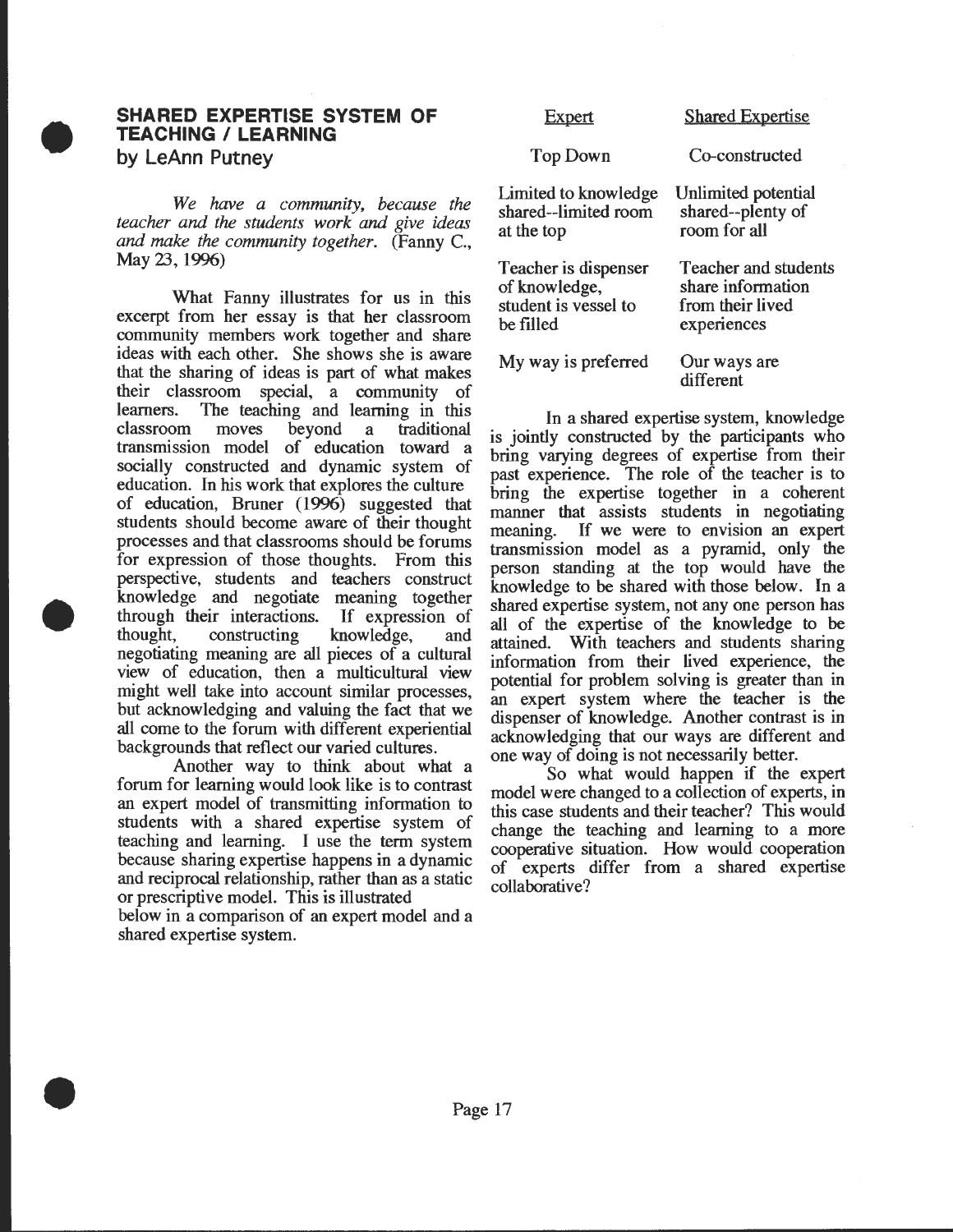### Expert Collaboration

•

•

•

|                                                                           | Collaboration                                                                |
|---------------------------------------------------------------------------|------------------------------------------------------------------------------|
| Joint construction of<br>individual pieces of<br>information              | Joint<br>construction of<br>shared<br>information                            |
| Loose construction--<br>easily dismantled                                 | Tightly woven--<br>durable yet<br>pliable                                    |
| New information,<br>separate ideas,<br>maintaining prior<br>point of view | New concepts,<br>commingled<br>ideas, taking up<br>various points of<br>view |

**Shared** Expertise

From the perspective of expert collaboration, the knowledge would be jointly constructed, but the joining compound would be similar to a basting stitch that holds the pieces together on a temporary basis. A garment made from such stitching would have gaps in the seams from the long and imprecise stitches, and the stitching could come apart easily. The construction of knowledge in the shared expertise collaboration would result in a finer and more precise stitching, as if creating a

garment that would be more durable through multiple wearings.

The product of these collaborations would also be very different. In the sharing of experts, we all walk away from the experience with some new information, such as facts to recall on a later exam. In this scenario, we would maintain our prior point of new and would not strive to understand a concept from a different perspective. After all, we are sharing some information with each other, with no expectation of coming to understand our own thinking and learning process. Our goal is just to learn some new information that may help us in our own individual efforts at a later date.

The sharing of expertise, however, results in a co-mingling of ideas and construction of new concepts from different perspectives. Because we are dealing with multiple perspectives, we often have to go away and think about what we have constructed together. We continue to collaborate, struggle

with new concepts, decide whether to incorporate the new ideas into what we already know, or decide to set them aside for a while and come back to them at another time. In this sharing of expertise, we don't own the ideas and we continue to generate new ideas, building them into solid constructs that help us to understand our learning process. Because we generate ideas together, there are plenty to go around, and we each have agency to take up what works for us in our current situation.

It is the reflexivity of the shared expertise system that creates powerful learning. Learning to view life and experience from another's point of view is what can move us beyond our own limited thinking and gives us the opportunity to try on different perspectives. In the process of learning about others, we learn more about ourselves and about our own thinking and learning process. This is the value of multicultural education from a shared expertise system perspective.

# **I AM WHO I WILL ALWAYS BE by Susan Marie Rumann and Camille Stevens-Rumann**

Identity, self-identity, is a life long process. Naturally there are pivotal moments that define who we are, epiphanies in a sense. Some of those moments are imposed upon us and others we invite. For many, the experience of being the "other" is not necessarily one consciously chooses but is one in which one finds him/herself. In sociological terms of gender, race, and ethnicity, becoming the "other" is typically defined by dominant paradigms. Beverly Tatum in her book, *"Why Are All the Black Kids Sitting Together in the Cafeteria"* , speaks to the notion of identity by asking, "Who Am I?"

As an educator in the field of multicultural education I have engaged with many adults still struggling with notions of selfidentity. A critical moment for many of my students has been when I ask them to define themselves culturally. Typically the response from my white student population has been "I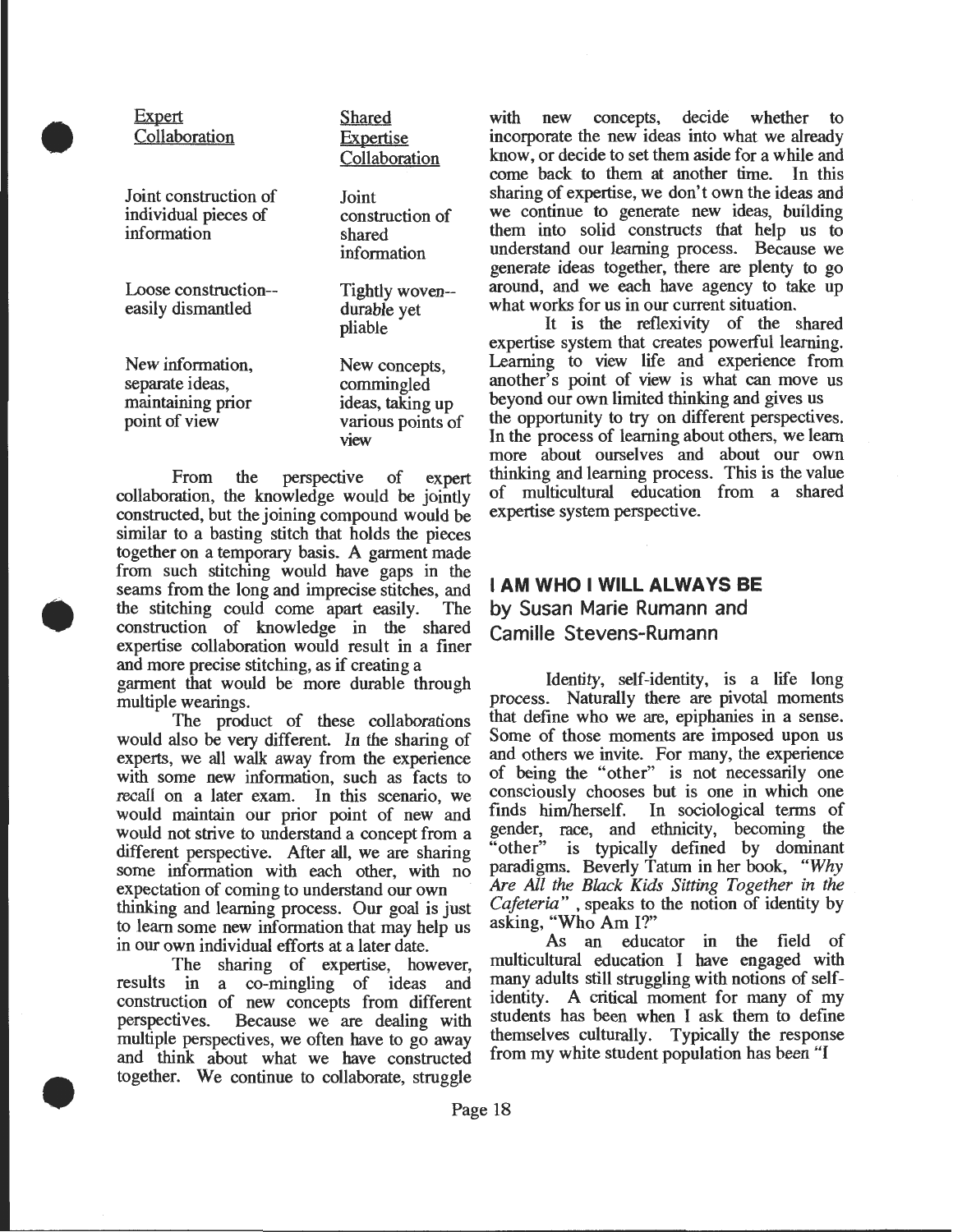am from the normal culture," or "I don't know how much culture a Caucasian can have."

The connection between the professional and the personal was solidified for me when I found myself in a critical discussion with my white twelve-year old daughter as she struggled with who she is. Through the environment of Camille's primary socialization she has socialization she has embraced notions of tolerance, acceptance, and confirmation. Through the environment of Camille's secondary socialization she has been too often given a different message (hooks, 1989, 1994, & 1996). From the engagement of one's primary and secondary socialization comes one's story.

#### Camille's Story

•

•

•

My name is Camille. I am thirteen years old. I have lived many places with my mother, but experienced most dramatically a change we made a year or so back.

I went from being the majority to being the minority as I moved from a small town in southern New Mexico to inner city Houston, TX. I had never been in the position before that I was one of the only white people, over a long period of time. I have done lots of traveling, and have been aware of being the only white person in that situation, but never before on a daily basis. I felt as though I went from being a "person" to being a "white person." I was no longer just myself, but also white.

I had never been judged by the color of my skin before. I had a hard time making friends both black and white, because other white kids tried to fit in just like me and shoved me off. One boy even called me, "White bitch." I kept pretty much to myself and I felt very much alone. Hardly anyone even talked to me. It was like I wasn't wanted. It was like I was desolately alone.

One day during the fall semester everything had just built up for me. All the turned backs and cold stares finally came to the max. for me. When I got home I cried to my

mom, "Why can't I be Black? I just don't fit in." I felt like it was all my fault that I didn't fit in and that I needed to change myself, instead of just trying to deal with the big issue.

Now as I think about it, I believe this experience made me realize who I was and that I didn't need to change because of what color I

was. Who I am inside is never going to change no matter how I try and how others try to change me. I am who I will always be.

### Susan's Story

My story comes from my adult experiences. I have traveled extensively throughout my life. I have been in foreign countries near and far. Through these travels I have experienced many self-defining moments wherein I had to confront and comfort my identity. A defining moment for me includes an encounter I had in Ecuador.

I was a fourth-grade teacher at an international school in Quito, Ecuador. My everyday was immersed in a multicultural environment. I had fifteen students in my class representing fourteen different countries. The experience was enriching. A natural part of my job responsibilities was to hold many teacher parent conferences. During one conference, the father of one of my young ladies blurted out,<br>"Where did you get those eyes?" "Where did you get those Momentarily, I was dumbfounded. He elaborated by stating that he thought all real American women only had blue or green eyes. Mine are BROWN!

Upon reflection, after the conference, it did not take me long to understand his paradigm. Perhaps, it only took a bus ride home. You see, on the ride home the bus would pass many movie houses covered with posters advertising the latest film recently arrived from the United States. I leave it to your imagination to visualize what predominantly was represented on these posters that would support this father's paradigm.

This experience has often come back to me in my teachings with Latina young ladies struggling with notions of identity. While teaching in a middle school, bilingual program a couple years back, I regularly heard myself state, "Brown is beautiful" when my young female students would walk into the classroom

with blue or green colored contact lenses intact.

The process of self-identity is one always in motion. Through this movement, the moments of epiphany become tangible. Camille's story, a powerful epiphany at a very young age, perhaps illustrates what many children experience as they engage with society bent on defining others. Susan's story reflects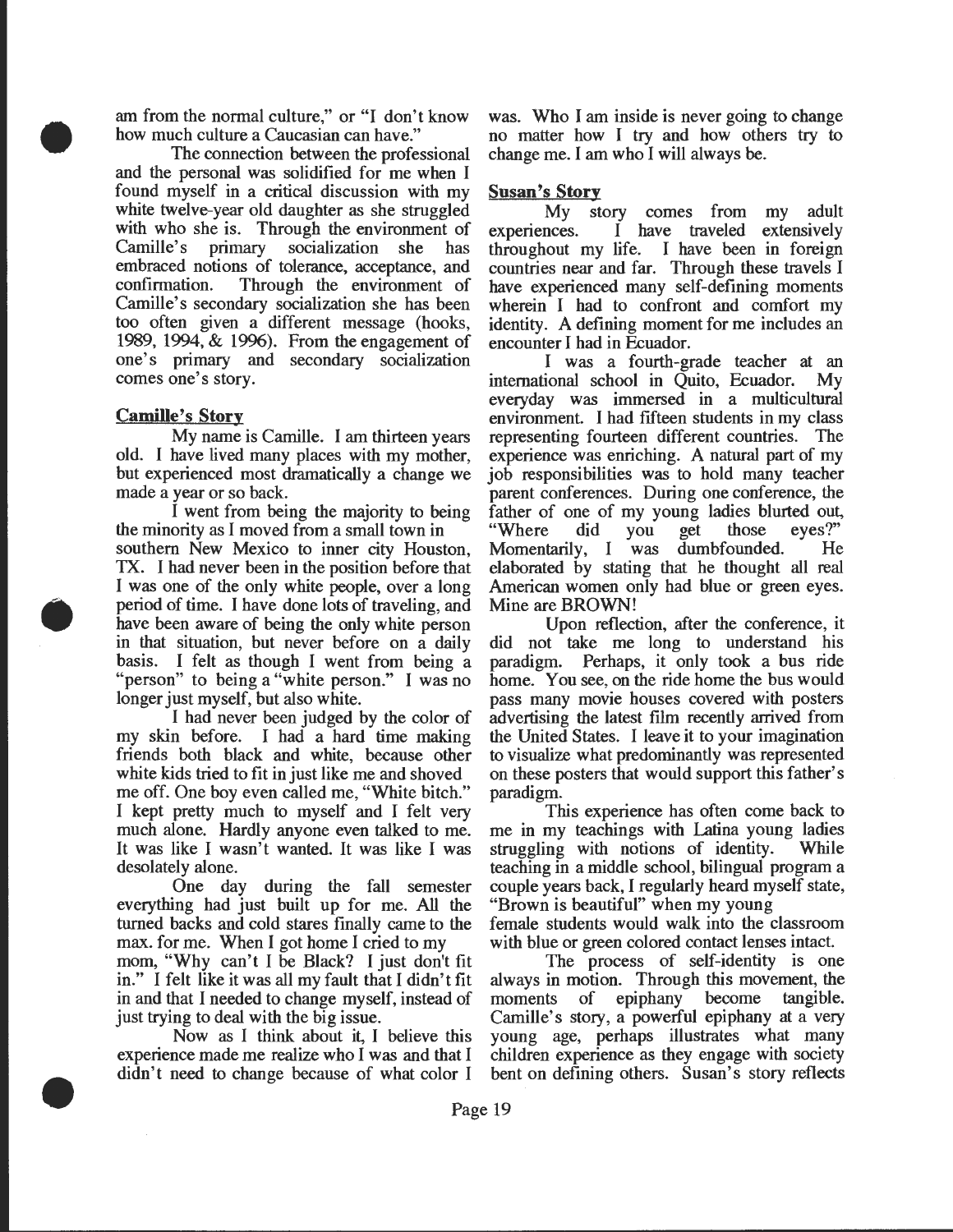experiences of what many adults have gone through.

As non-consequential as one's everyday may seem, we all warrant the human right to define our histories, identify our realities, and establish our identities (hooks, 1989).

### **References**

•

•

•

hooks, b. (1989). *Talking back.* Boston, MA: Southend Press.

hooks, b. (1994). *Outlaw culture resisting representations.* New Routledge.

hooks, b. (1996). *Reel to real: Race sex and class at the movies.* New York: Routledge.

Tatum, B.D. (1997). *"Why are all the Black kids sitting together in the cafeteria?"*  Basic Books: NY.

# **THE RESILIENCY OF CHILDREN, YOUTH, AND FAMILIES**

**by Kyle Higgins** 

It was the best of times, it was the worst of times. It was the age of wisdom, it was the age of foolishness. It was the epoch of belief, it was the epoch of incredulity. It was the season of light. It was the season of darkness. It was the spring of hope. It was the winter of despair. We had everything before us. We had nothing before us.....

> *A Tale ofTwo Cities*  Charles Dickens

#### **Facts**

•Three million crimes a year are committed in or near schools (Ruby, 1993).

•Every 5 seconds of the school day, a student drops out of public school (Children's Defense Fund, 1994).

•Every year, 2,695,010 children are reported abused or neglected (Children's Defense Fund, 1994).

•Every 4 hours, a child commits suicide (Children's Defense Fund, 1994).

•Every 59 seconds, a baby is born to a teen mother (Children's Defense Fund, 1994).

•Every 7 minutes, a child is arrested for a drug crime (Children's Defense Fund, 1994).

•Every 4 minutes, a child is arrested for

an alcohol-related crime (Children's Defense Fund, 1994).

•Every 30 seconds, a baby is born into poverty (Children's Defense Fund, 1994).

•Every 2 hours, a child is murdered (Children's Defense Fund, 1994).

These statistics are inconsistent with what we vision to be the best of times. A significant number of children and youth in the United States today are in peril for illness, injury, and compromised development (Martin, 1992). In the United States, more than one third of our children are not healthy, one fourth are raised in poverty, a growing number are not educated properly, and an alarming number live under social and psychological distress (50,000 children and youth died by violence between 1979 and 1991). The state of our nation's children received the overall grade of C- on the 1993 Child Health Report Card (Wynder, 1994).

In the midst of plenty and great progress, children and youth are being robbed of childhood and adolescence---the joy of learning, the joy of creativity, the joy of trust, the joy of innocence. As a country we often acknowledge the problems, but we do not address them through actions. measures have small support, continue to be underfunded, and are under researched and are under researched (Peterson, Zink, & Farmer, 1991). There is no national mandate or commitment of resources to the rising peril children and youth experience as they attempt to move unscathed toward adulthood.

### **Resiliency**

*What makes some young people resolute and sturdy enough to chip away at the ore, locate the diamond, and polish it ... while others weakly and feebly patter in the soil, haphazardly searching for a gem, finding only dirt?* (McWhirter, 1966)

Many children and youth arrive at adulthood in tact despite extremely debilitating environmental, familial, and personal experiences. They are competent, autonomous human beings who apply effective and efficient strategies to their world. Many youngsters who experience adverse developmental conditions go on to live productive and normal lives. We often refer to these youngsters as invulnerable, stress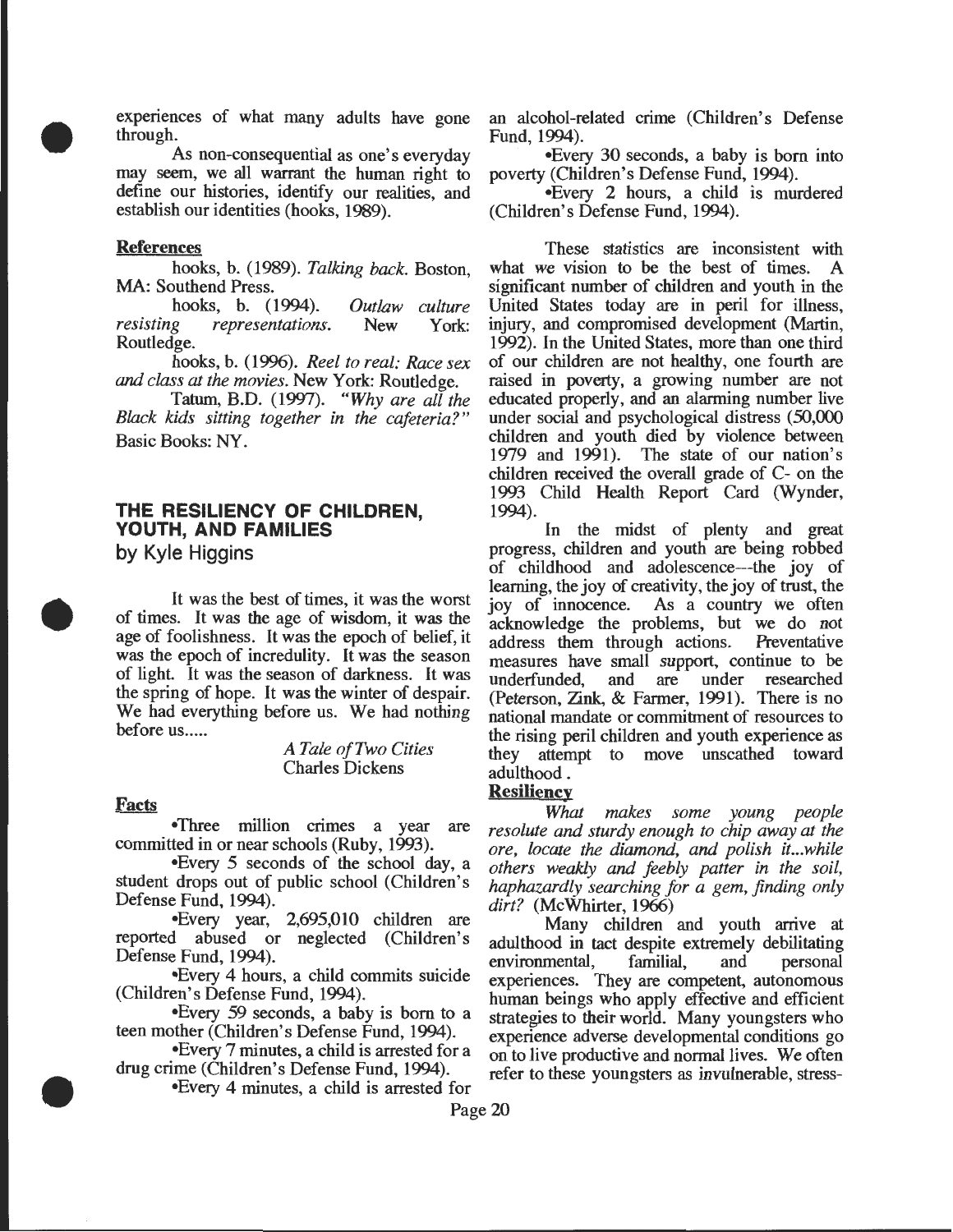resistant, or invincible. They exhibit resiliency. This resiliency has enabled them to grow, thrive, and succeed in spite of what appears to be insurmountable odds.

•

•

•

Resiliency has been defined as "the capacity to cope effectively with the internal stresses of vulnerability .... and external stresses" (Werner & Smith, 1982, p. 4). We often refer to this as 'beating the odds.' This perseverance enables the child or youth to bounce back---it protects them from the effects of family dysfunction, substance abuse, neglect, physical or emotional abuse, chronic illness, violence in the community, poverty, mental illness, or other factors that may place them at risk for a poor developmental outcome.

Specific elements of resiliency identified in the literature are the ability: (a) to see obstacles as something to be overcome, endured, or changed; (b) to persevere in finding ways to improve situations; (c) to develop a range of strategies and skills to address a situation; (d) to focus on a broad range of interests and goals; and, (e) to cultivate a sense of purpose, future, or strong aspiration. It appears that these characteristics act as protection and allow the child or youth to avoid, regulate, or cope with aversive environmental or developmental conditions (McWhirter, et al., 1993).

*America 2000* (1991) and *Healthy People 2000* (1991) call for an agenda in which prevention is the theme for the 21st century. If prevention is the goal, how can we, as educators, work to promote resiliency within the children, youth, and families with whom we work? How can we structure learning environments so that children, youth, and families living in high stress situations understand that their lives can be different.

### **Developing Resiliency**

Much of what needs to be done to facilitate the development of resiliency involves nothing out of the ordinary---instead, "we need to build on and tie together proven ideas" (Minow & Weissbourd, 1992, p. 17). What follows is a list adapted from Simeonsson and Thomas (1994) with added suggestions. Many are already in place in schools while others require all who work within a school environment to develop new, inventive,

idiosyncratic methods of interacting with the children, youth, and families who reside within their care.

**Guidina= Principles of Resiliency: <u>Promoting the Well-being of Children,</u><br>Youth, and Families** (adapted from **Youth, and** Simeonsson & Thomas, 1994)

1.) l.ife is to be lived now, not in the past, and lived in the future only as a present challenge....

•resiliency efforts address the immediate contexts and realities of the children, youth, and families and not the realities of school personnel---multiple realities exist and we must respect and understand those realities

•resiliency efforts are a joint effort utilizing the skills and expertise of all involved-- -clergy, community leaders, nurses, social workers, teachers, etc.

•resiliency efforts consider and are involved in the social and political realities of the communities they serve

•resiliency efforts recognize that schools must be shaped by their communities

2.) Time is an ally, facilitating the development of child and family in a life phase of significant forward thrust...

•resiliency efforts capitalize on the opportunity to enlarge the child's, youth's, family's view of the world, their sense of possibilities, and their view of alternatives

3.) Trust between child and family and between children, their families, and helper is essential...

•resiliency efforts work on building trust through communication, support, and genuine caring

•resiliency efforts focus on the formation of new alliances

•resiliency efforts realize that trust takes time and effort

4.) Needs and concerns can and should be addressed directly ...

•resiliency efforts recognize that face-toface decision making among all parties is imperative

•resiliency efforts include parents and students in the identification of needs and concerns

•resiliency efforts ensure convenient access to a wide array of services

Page 21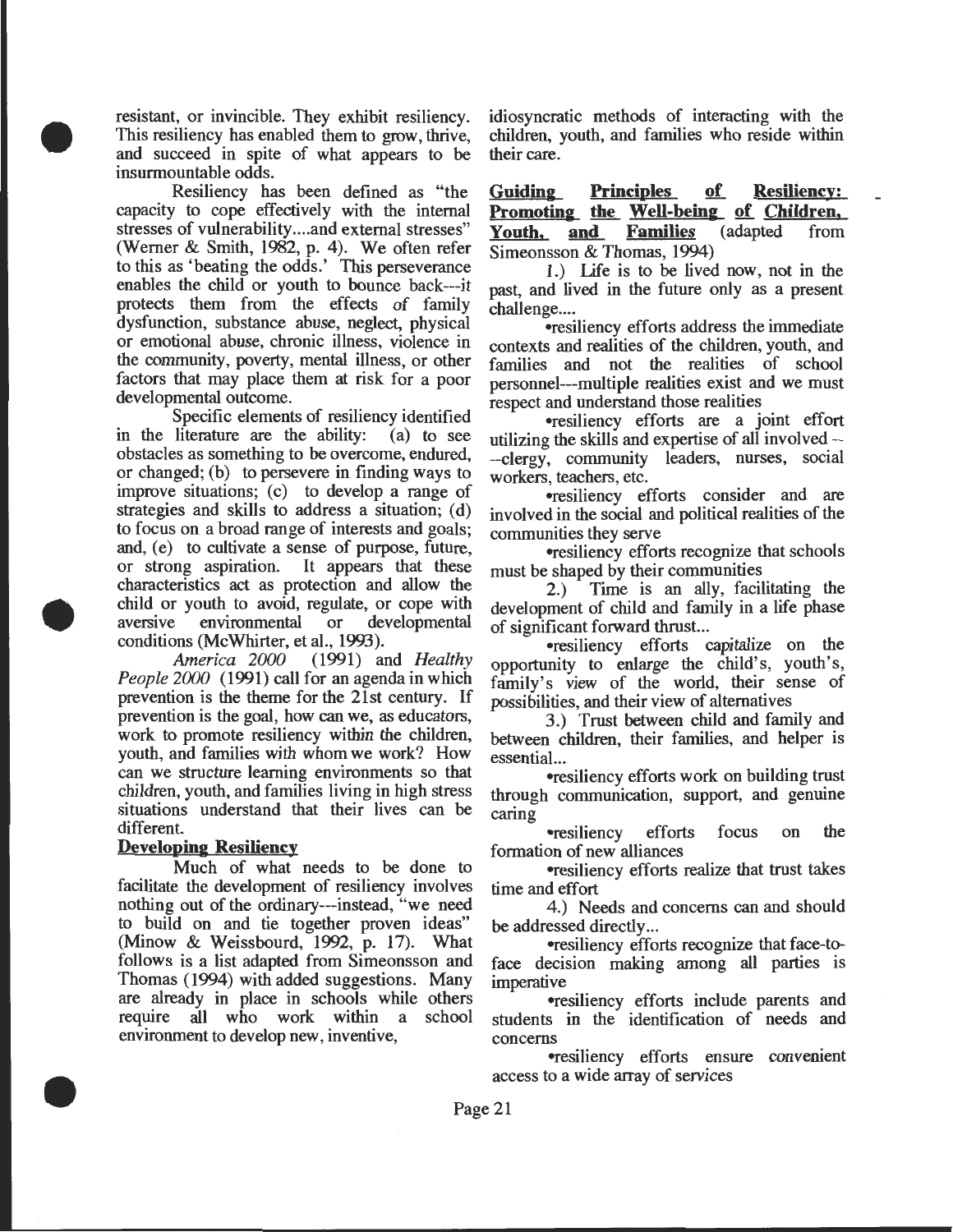5.) Competence makes a difference; children and families should be assisted to be good at something...

•

•

•

-resiliency efforts provide children, youth, and families with a future by believing in them and by verbalizing that belief

6.) Skills can be acquired and the children and families assisted to be in control...

•resiliency efforts establish community ownership of the school

•resiliency efforts acknowledge that the community-school relationship is a two-way process---not simply defined as how to bring the parents into the school, but how the school can be taken out into the community

-resiliency efforts provide activities in nontraditional settings, at nontraditional hours, and with nontraditional personnel<br>
7.) "Family" is

"Family" is of primary importance..

•resiliency efforts recognize the embeddedness of children and youth in the ecology of the family

•resiliency efforts recognize and take into account family diversity

•resiliency efforts recognize that every parent wants the best for their child

8.) "Community" is important for children and families, offering resources and support...

•resiliency efforts recognize the embeddedness of children, youth, and family in the ecology of the community---the sense of belonging is important

9.) Values, beliefs, ceremony, and ritual give order, stability, and confidence to children and families...

-resiliency efforts acknowledge that a family's sense of identity is often framed by the values, customs, and practices of their culture

-resiliency efforts are culturally based

-resiliency efforts focus on reducing the incongruity between the school, the home, and the community

10.) Physical well-being is the foundation of psychological well-being...

-resiliency efforts invest in nutritional programs, immunization, and expanded physical education programs

**•resiliency efforts acknowledge that**<br>education is meaningless to the school/education child/youth whose energies are tied up in dayto-day emotional or physical survival

11.) Feelings should be nurtured and respected ...

•resiliency efforts recognize that the role of the adult in the school must change---ALL children/youth must interact with ONE adult on a consistent and regular basis in a one-on-one nurturing and caring relationship<br>12.) Children, youth,

12.) Children, youth, and families should know joy...<br>
resiliency

efforts focus on the development of joy......

### **References**

*America 2000:* An *education strategy.*  (1991). Washington, DC: U.S. Department of Education.

Children's Defense Fund (1994). *The state of America's children.* Washington, DC: Author.

*Healthy people 2000: National health promotion and disease prevention objectives.*   $(1991)$ . Washington, DC: Service, U.S. Department of Health and human Services.

Martin, D.A. ( 1992). Children in peril: A mandate for change in health care policies for low-income children. *Family and Community Health, 15* (1), 75-90.

McWhirter, J.J. (1966). Family group consultation and the secondary schools. *Family Life Coordinator,* 15 (4), Part 2.

McWhirter, J.J., McWhirter, B.T., McWhirter, A.M., & McWhirter, E. H. (1993). *At-risk youth: A comprehensive response.*  Pacific Grove, CA: Brooks/Cole Publishing.

Minow, M., & Weissbourd, R. (1993). Social movements for children. *Daedalus, 122*   $(1), 1-29.$ 

Peterson, L, Zink, M., & Farmer, J. (1991). Prevention of disorders in children. In C.E. Walker & M. Roberts (Eds.), *Handbook of clinical child psychology* (2nd edition), pp. 951- 965. New York: John Wiley & Sons.

Ruby, M. (1993). The children's crusade. *U.S. News* & *World Reports, 115*   $(23), 112.$ 

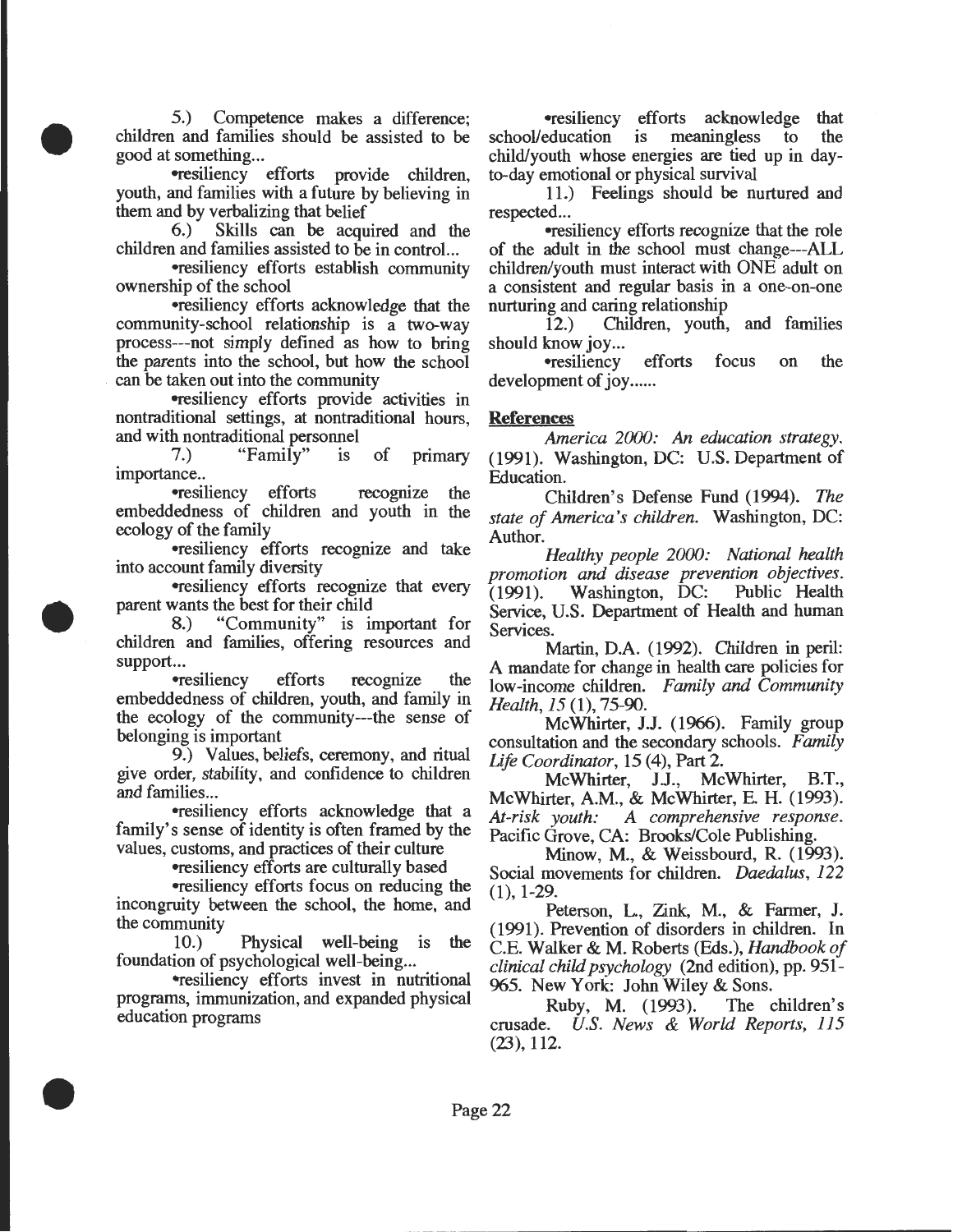Simeonsson, R. J., & Thomas, D. (1994). Promoting children's well-being. In R.J. Simeonsson (Ed.), *Risk, resilience & prevention,* pp. 321-343. Baltimore: Paul H. Brooks.

•

•

•

Werner, EE., & Smith, R.S. (1982). *Vulnerable, but invincible: A longitudinal study of resilient children and youth.* New York: McGraw-Hill.

Wynder, EL. (1994). Child health day task forces report. Introduction: Toward national comprehensive school health education. *Preventive Medicine, 23* (1), 106-118 .